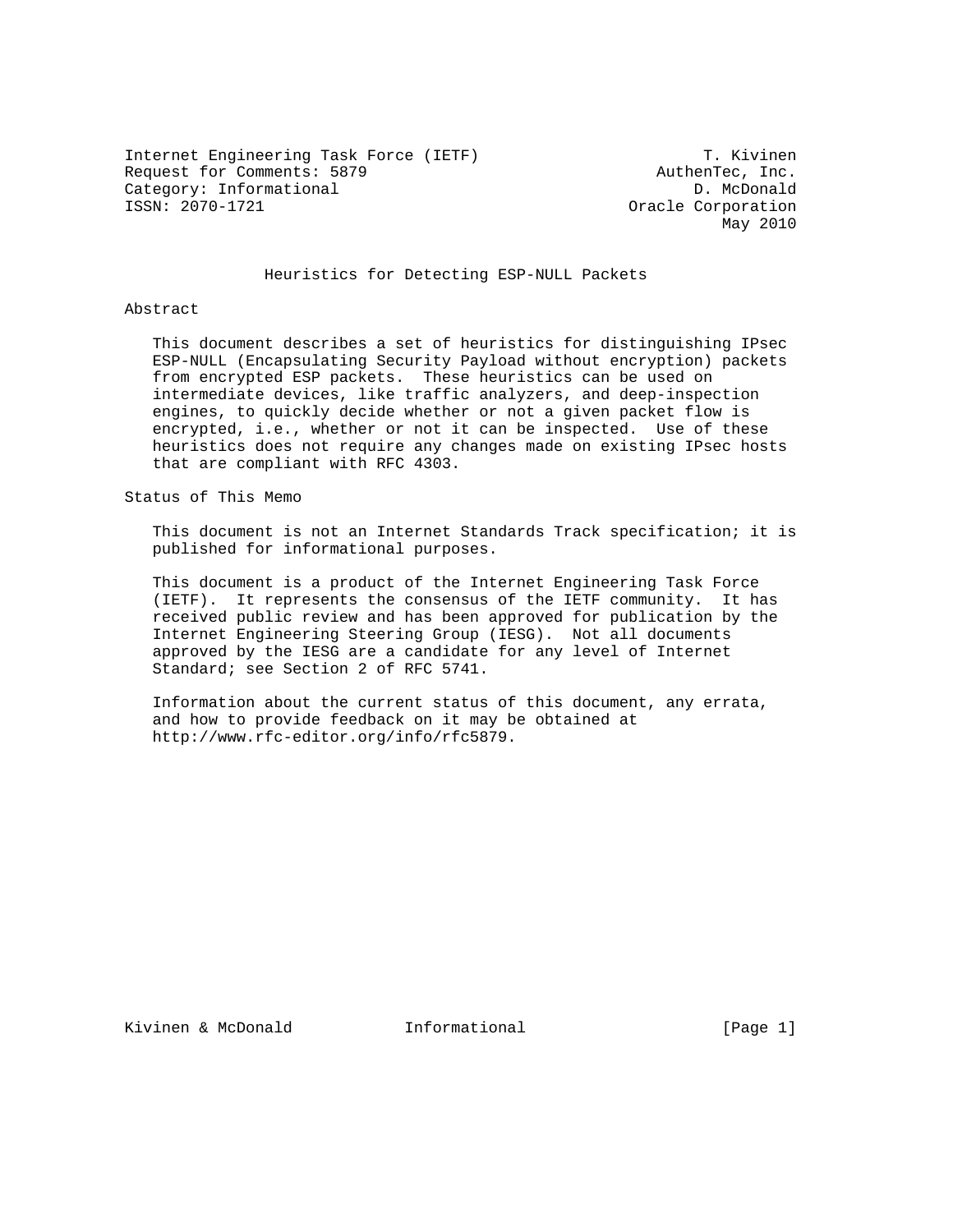# Copyright Notice

 Copyright (c) 2010 IETF Trust and the persons identified as the document authors. All rights reserved.

 This document is subject to BCP 78 and the IETF Trust's Legal Provisions Relating to IETF Documents (http://trustee.ietf.org/license-info) in effect on the date of

 publication of this document. Please review these documents carefully, as they describe your rights and restrictions with respect to this document. Code Components extracted from this document must include Simplified BSD License text as described in Section 4.e of the Trust Legal Provisions and are provided without warranty as described in the Simplified BSD License.

Table of Contents

|                | 1.1. Applicability: Heuristic Traffic Inspection and |
|----------------|------------------------------------------------------|
|                |                                                      |
|                |                                                      |
|                |                                                      |
|                |                                                      |
|                |                                                      |
|                |                                                      |
| 3.             |                                                      |
| $\overline{4}$ |                                                      |
| 5.             |                                                      |
| 6.             |                                                      |
| 7 <sub>1</sub> |                                                      |
| 8 <sub>1</sub> |                                                      |
|                |                                                      |
|                | 8.2. Self Describing Padding Check 12                |
|                |                                                      |
|                |                                                      |
|                |                                                      |
|                |                                                      |
|                |                                                      |
|                | 8.3.5. IPv4 and IPv6 Tunnel Checks 17                |
|                |                                                      |
|                |                                                      |
|                |                                                      |
|                |                                                      |
|                | Appendix A.                                          |
|                |                                                      |
|                | A.2.                                                 |

Kivinen & McDonald 1nformational 100 (Page 2)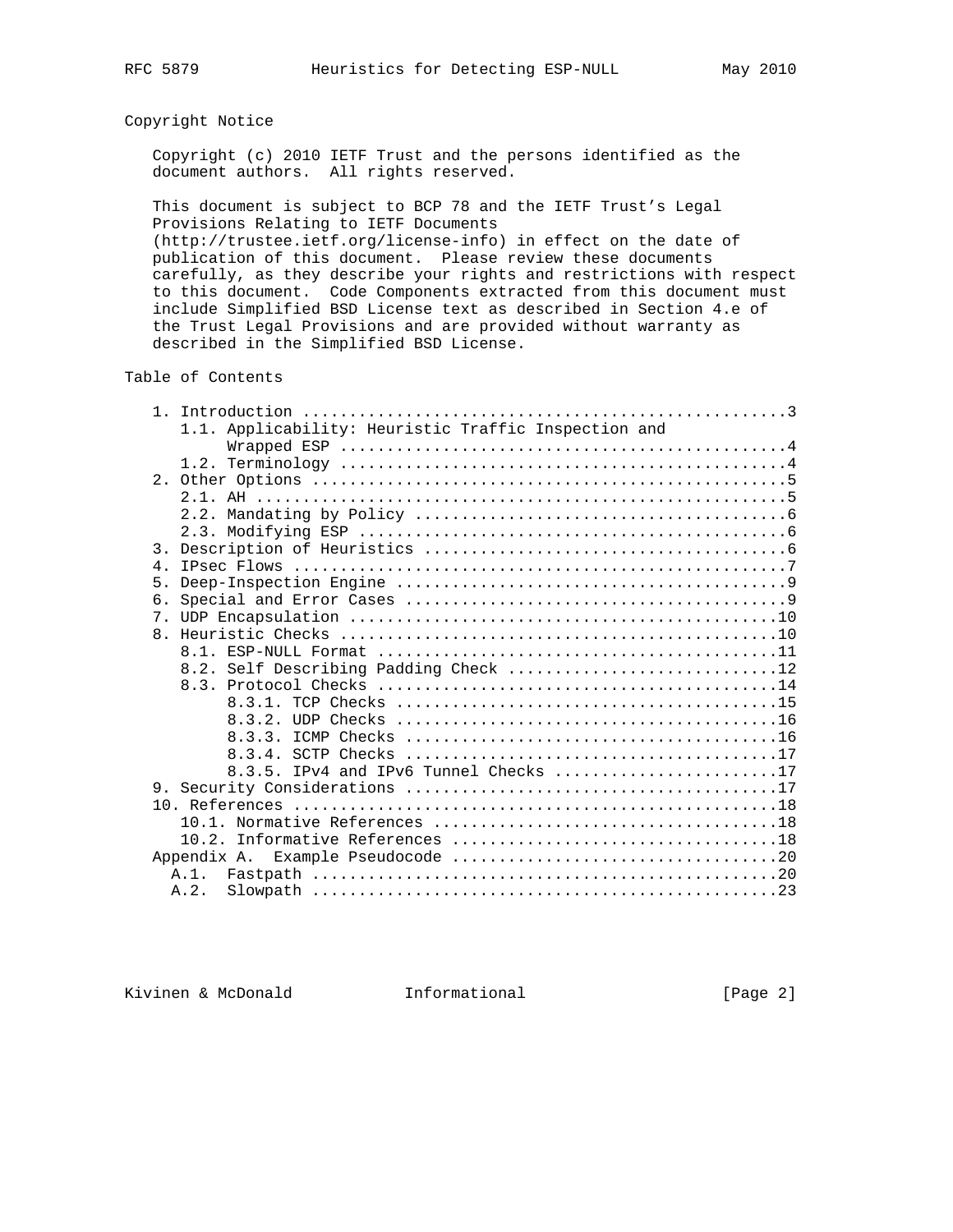# 1. Introduction

 The ESP (Encapsulating Security Payload [RFC4303]) protocol can be used with NULL encryption [RFC2410] to provide authentication, integrity protection, and optionally replay detection, but without confidentiality. ESP without encryption (referred to as ESP-NULL) offers similar properties to IPsec's AH (Authentication Header [RFC4302]). One reason to use ESP-NULL instead of AH is that AH cannot be used if there are NAT (Network Address Translation) devices on the path. With AH, it would be easy to detect packets that have only authentication and integrity protection, as AH has its own protocol number and deterministic packet length. With ESP-NULL, such detection is nondeterministic, in spite of the base ESP packet format being fixed.

 In some cases, intermediate devices would like to detect ESP-NULL packets so they could perform deep inspection or enforce access control. This kind of deep inspection includes virus detection, spam filtering, and intrusion detection. As end nodes might be able to bypass those checks by using encrypted ESP instead of ESP-NULL, these kinds of scenarios also require very specific policies to forbid such circumvention.

 These sorts of policy requirements usually mean that the whole network needs to be controlled, i.e., under the same administrative domain. Such setups are usually limited to inside the network of one enterprise or organization, and encryption is not used as the network is considered safe enough from eavesdroppers.

 Because the traffic inspected is usually host-to-host traffic inside one organization, that usually means transport mode IPsec is used. Note, that most of the current uses of IPsec are not host-to-host traffic inside one organization, but for the intended use cases for the heuristics, this will most likely be the case. Also, the tunnel mode case is much easier to solve than transport mode as it is much easier to detect the IP header inside the ESP-NULL packet.

 It should also be noted that even if new protocol modifications for ESP support easier detection of ESP-NULL in the future, this document will aid in the transition of older end-systems. That way, a solution can be implemented immediately, and not after 5-10 years of upgrade and deployment. Even with protocol modification for end nodes, the intermediate devices will need heuristics until they can assume that those protocol modifications can be found from all the end devices. To make sure that any solution does not break in the future, it would be best if such heuristics are documented -- i.e.,

Kivinen & McDonald **Informational** [Page 3]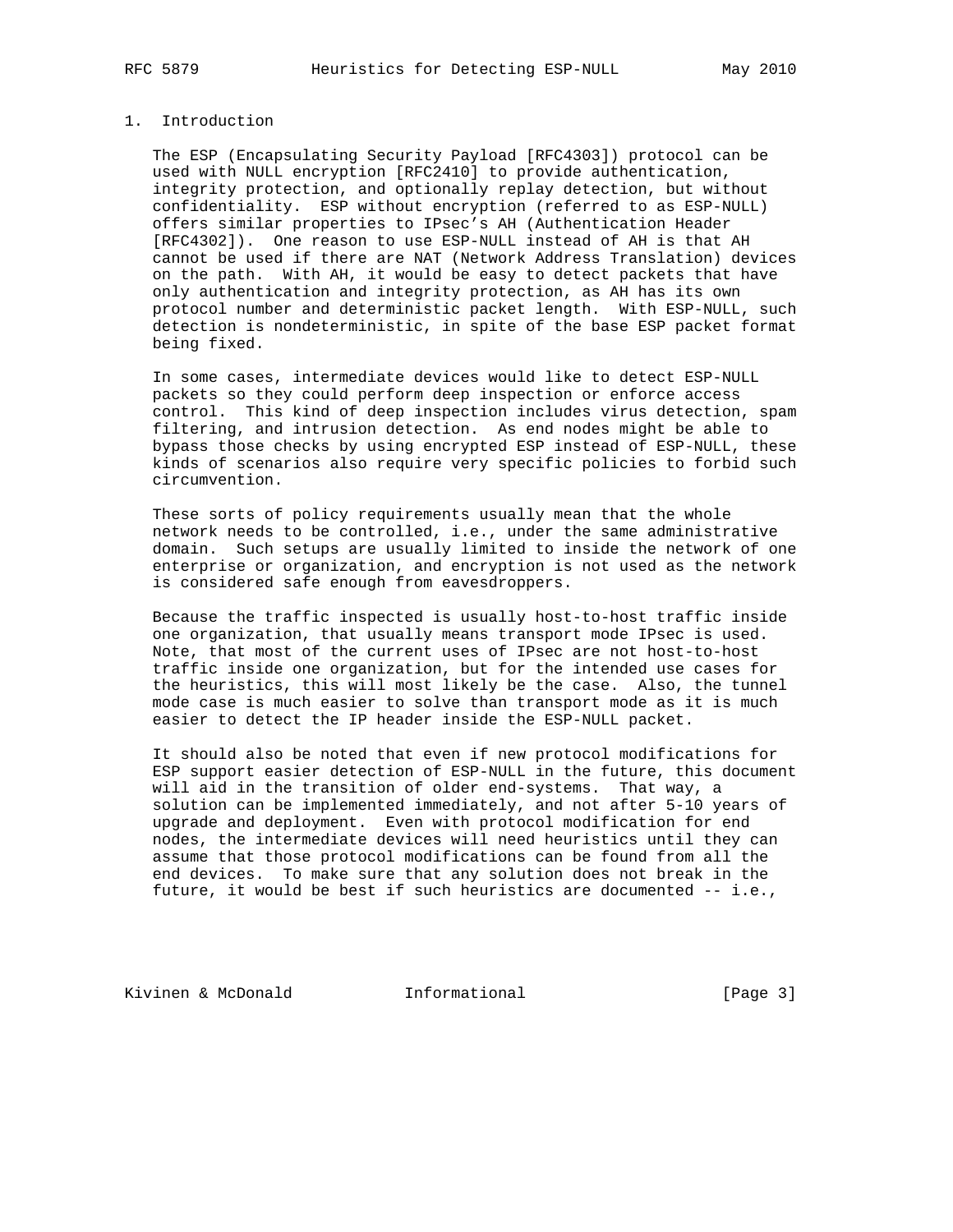publishing an RFC for what to do now, even though there might be a new protocol coming in the future that will solve the same problem in a better way.

1.1. Applicability: Heuristic Traffic Inspection and Wrapped ESP

 There are two ways to enable intermediate security devices to distinguish between encrypted and unencrypted ESP traffic:

- o The heuristics approach has the intermediate node inspect the unchanged ESP traffic, to determine with extremely high probability whether or not the traffic stream is encrypted.
- o The Wrapped ESP (WESP) approach [RFC5840], in contrast, requires the ESP endpoints to be modified to support the new protocol. WESP allows the intermediate node to distinguish encrypted and unencrypted traffic deterministically, using a simpler implementation for the intermediate node.

 Both approaches are being documented simultaneously by the IPsecME Working Group, with WESP being put on Standards Track while the heuristics approach is being published as an Informational RFC. While endpoints are being modified to adopt WESP, both approaches will likely coexist for years, because the heuristic approach is needed to inspect traffic where at least one of the endpoints has not been modified. In other words, intermediate nodes are expected to support both approaches in order to achieve good security and performance during the transition period.

1.2. Terminology

This document uses following terminology:

Flow

 A TCP/UDP or IPsec flow is a stream of packets that are part of the same TCP/UDP or IPsec stream, i.e., TCP or UDP flow is a stream of packets having same 5 tuple (source and destination IP and port, and TCP/UDP protocol). Note, that this kind of flow is also called microflow in some documents.

## Flow Cache

 deep-inspection engines and similar devices use a cache of flows going through the device, and that cache keeps state of all flows going through the device.

Kivinen & McDonald 1nformational 11.1 [Page 4]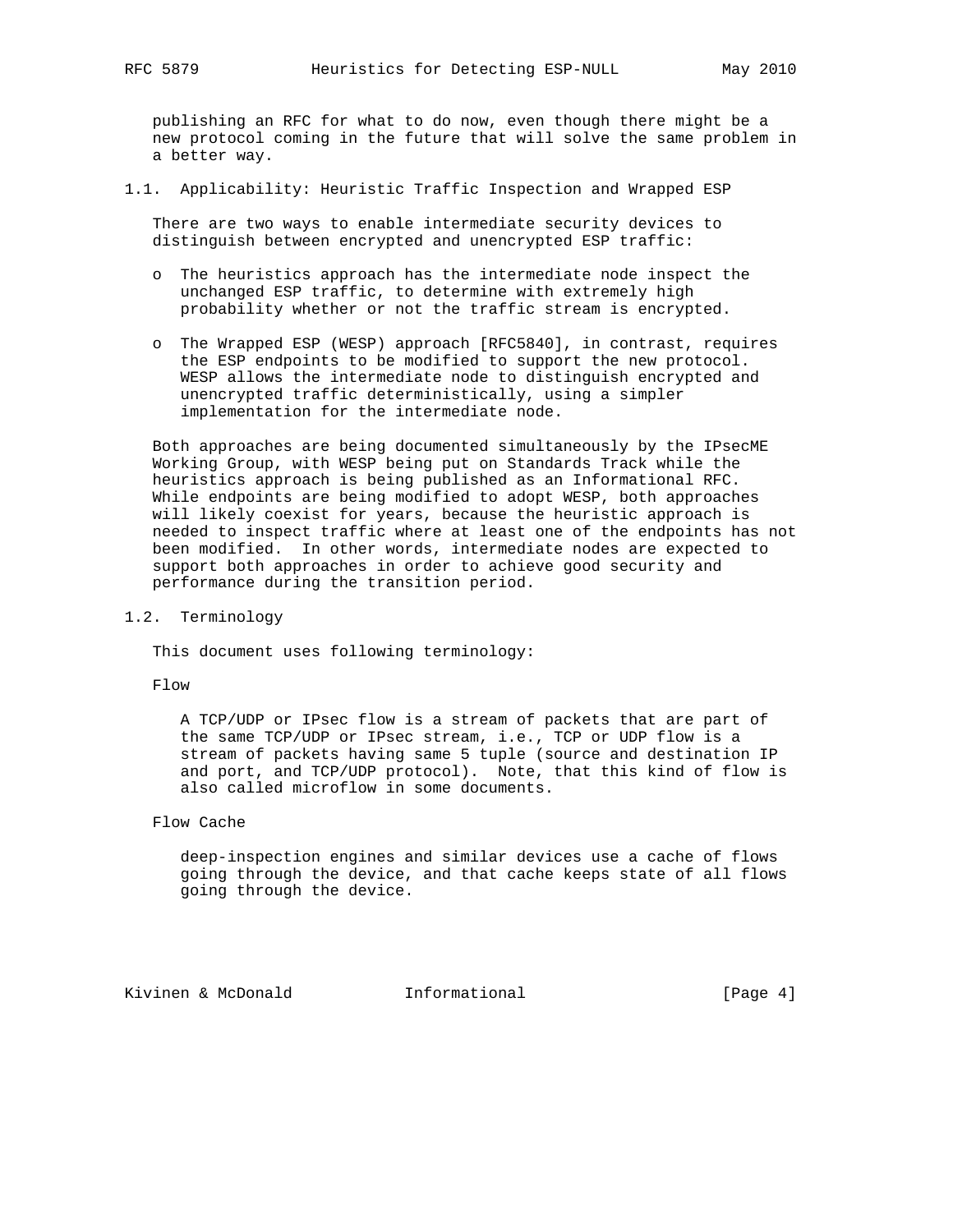#### IPsec Flow

 An IPsec flow is a stream of packets sharing the same source IP, destination IP, protocol (ESP/AH), and Security Parameter Index (SPI). Strictly speaking, the source IP does not need to be a part of the flow identification, but it can be. For this reason, it is safer to assume that the source IP is always part of the flow identification.

2. Other Options

 This document will discuss the heuristic approach of detecting ESP- NULL packets. There are some other options that can be used, and this section will briefly discuss them.

### 2.1. AH

 The most logical approach would use the already defined protocol that offers authentication and integrity protection, but not confidentiality, namely AH. AH traffic is clearly marked as not encrypted, and can always be inspected by intermediate devices.

 Using AH has two problems. First, as it also protects the IP headers, it will also protect against NATs on the path; thus, it will not work if there is a NAT on the path between end nodes. In some environments this might not be a problem, but some environments, include heavy use of NATs even inside the internal network of the enterprise or organization. NAT-Traversal (NAT-T, [RFC3948]) could be extended to support AH also, and the early versions of the NAT-T proposals did include that, but it was left out as it was not seen as necessary.

 Another problem is that in the new IPsec Architecture [RFC4301] the support for AH is now optional, meaning not all implementations support it. ESP-NULL has been defined to be mandatory to implement by "Cryptographic Algorithm Implementation Requirements for Encapsulating Security Payload (ESP) and Authentication Header (AH)" [RFC4835].

 AH also has quite complex processing rules compared to ESP when calculating the Integrity Check Value (ICV), including things like zeroing out mutable fields. Also, as AH is not as widely used as ESP, the AH support is not as well tested in the interoperability events.

Kivinen & McDonald **Informational Informational** [Page 5]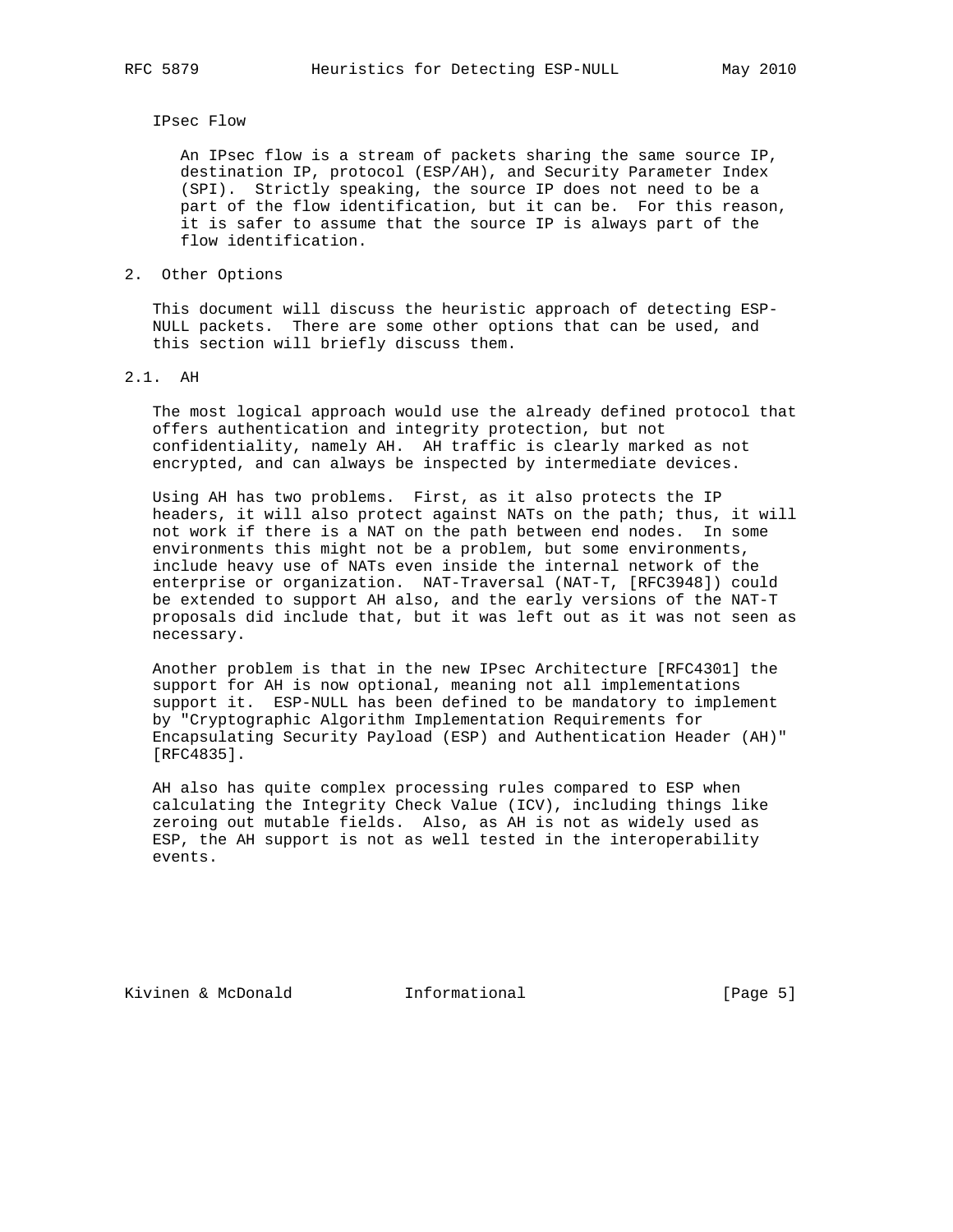# 2.2. Mandating by Policy

 Another easy way to solve this problem is to mandate the use of ESP- NULL with common parameters within an entire organization. This either removes the need for heuristics (if no ESP-encrypted traffic is allowed at all) or simplifies them considerably (only one set of parameters needs to be inspected, e.g., everybody in the organization who is using ESP-NULL must use HMAC-SHA-1-96 as their integrity algorithm). This does work unless one of a pair of communicating machines is not under the same administrative domain as the deep inspection engine. (IPsec Security Associations (SAs) must be satisfactory to all communicating parties, so only one communicating peer needs to have a sufficiently narrow policy.) Also, such a solution might require some kind of centralized policy management to make sure everybody in an administrative domain uses the same policy, and that changes to that single policy can be coordinated throughout the administrative domain.

## 2.3. Modifying ESP

 Several documents discuss ways of modifying ESP to offer intermediate devices information about an ESP packet's use of NULL encryption. The following methods have been discussed: adding an IP-option, adding a new IP-protocol number plus an extra header [RFC5840], adding new IP-protocol numbers that tell the ESP-NULL parameters [AUTH-ONLY-ESP], reserving an SPI range for ESP-NULL [ESP-NULL], and using UDP encapsulation with a different format and ports.

 All of the aforementioned documents require modification to ESP, which requires that all end nodes be modified before intermediate devices can assume that this new ESP format is in use. Updating end nodes will require a lot of time. An example of slow end-node deployment is Internet Key Exchange Protocol version 2 (IKEv2). Considering an implementation that requires both IKEv2 and a new ESP format, it would take several years, possibly as long as a decade, before widespread deployment.

## 3. Description of Heuristics

 The heuristics to detect ESP-NULL packets will only require changes to those intermediate devices that do deep inspection or other operations that require the detection of ESP-NULL. As those nodes require changes regardless of any ESP-NULL method, updating intermediate nodes is unavoidable. Heuristics do not require updates or modifications to any other devices on the rest of the network, including (especially) end nodes.

Kivinen & McDonald **Informational Informational** [Page 6]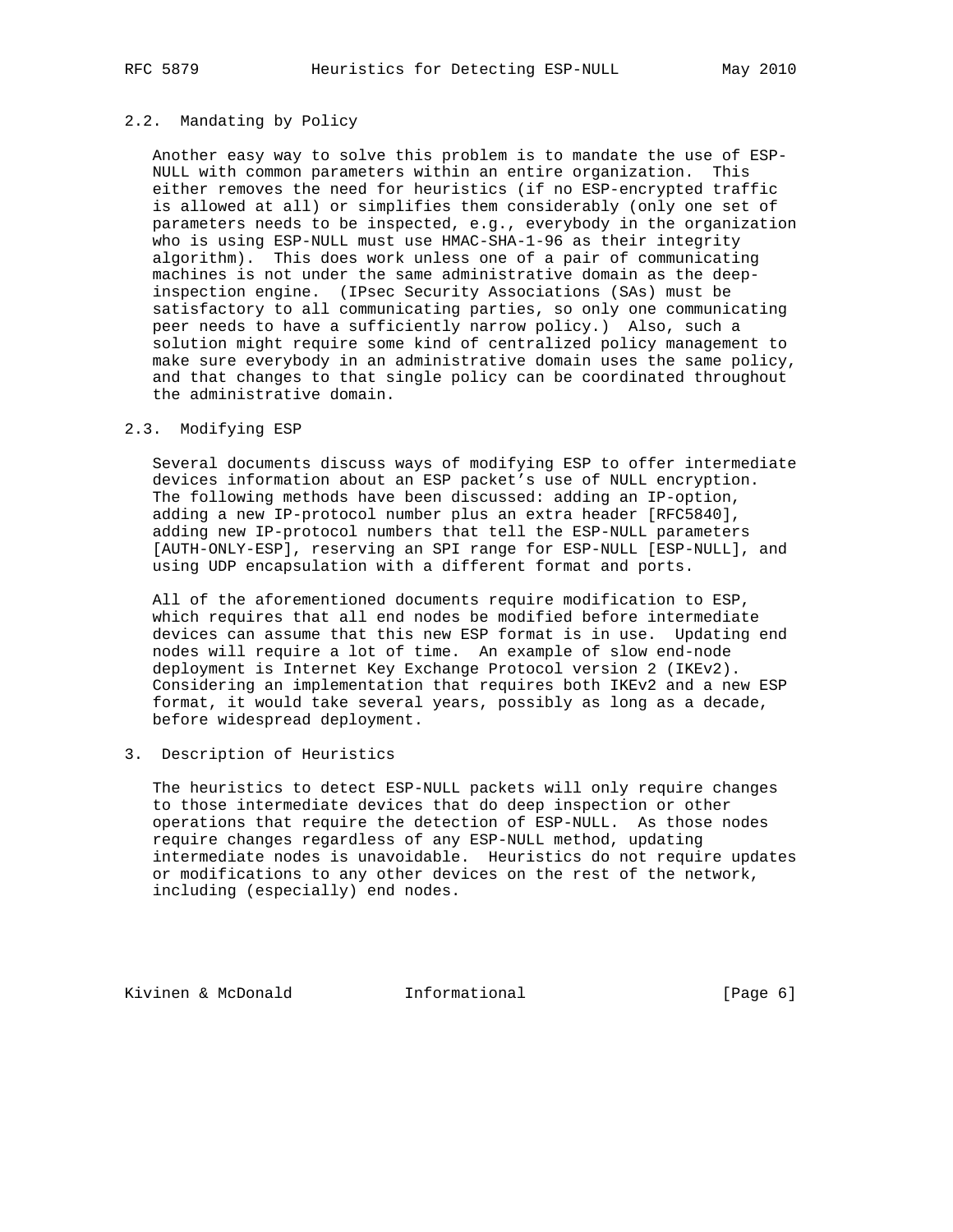In this document, it is assumed that an affected intermediate node will act as a stateful interception device, meaning it will keep state of the IPsec flows -- where flows are defined by the ESP SPI and IP addresses forming an IPsec SA -- going through it. The heuristics can also be used without storing any state, but performance will be worse in that case, as heuristic checks will need to be done for each packet, not only once per flow. This will also affect the reliability of the heuristics.

 Generally, an intermediate node runs heuristics only for the first few packets of the new flow (i.e., the new IPsec SA). After those few packets, the node detects parameters of the IPsec flow, it skips detection heuristics, and it can perform direct packet-inspecting action based on its own policy. Once detected, ESP-NULL packets will never be detected as encrypted ESP packets, meaning that valid ESP- NULL packets will never bypass the deep inspection.

 The only failure mode of these heuristics is to assume encrypted ESP packets are ESP-NULL packets, thus causing completely random packet data to be deeply inspected. An attacker can easily send random looking ESP-NULL packets that will cause heuristics to detect packets as encrypted ESP, but that is no worse than sending non-ESP fuzz through an intermediate node. The only way an ESP-NULL flow can be mistaken for an encrypted ESP flow is if the ESP-NULL flow uses an authentication algorithm of which the packet inspector has no knowledge.

 For hardware implementations, all the flow lookup based on the ESP next header number (50), source address, destination address, and SPI can be done by the hardware (there is usually already similar functionality there, for TCP/UDP flows). The heuristics can be implemented by the hardware, but using software will allow faster updates when new protocol modifications come out or new protocols need support.

 As described in Section 7, UDP-encapsulated ESP traffic may also have Network Address Port Translation (NAPT) applied to it, and so there is already a 5-tuple state in the stateful inspection gateway.

## 4. IPsec Flows

 ESP is a stateful protocol, meaning there is state stored in both end nodes of the ESP IPsec SA, and the state is identified by the pair of destination IP and SPI. Also, end nodes often fix the source IP address in an SA unless the destination is a multicast group. Typically, most (if not all) flows of interest to an intermediate device are unicast, so it is safer to assume the receiving node also uses a source address, and the intermediate device should therefore

Kivinen & McDonald **Informational Informational** [Page 7]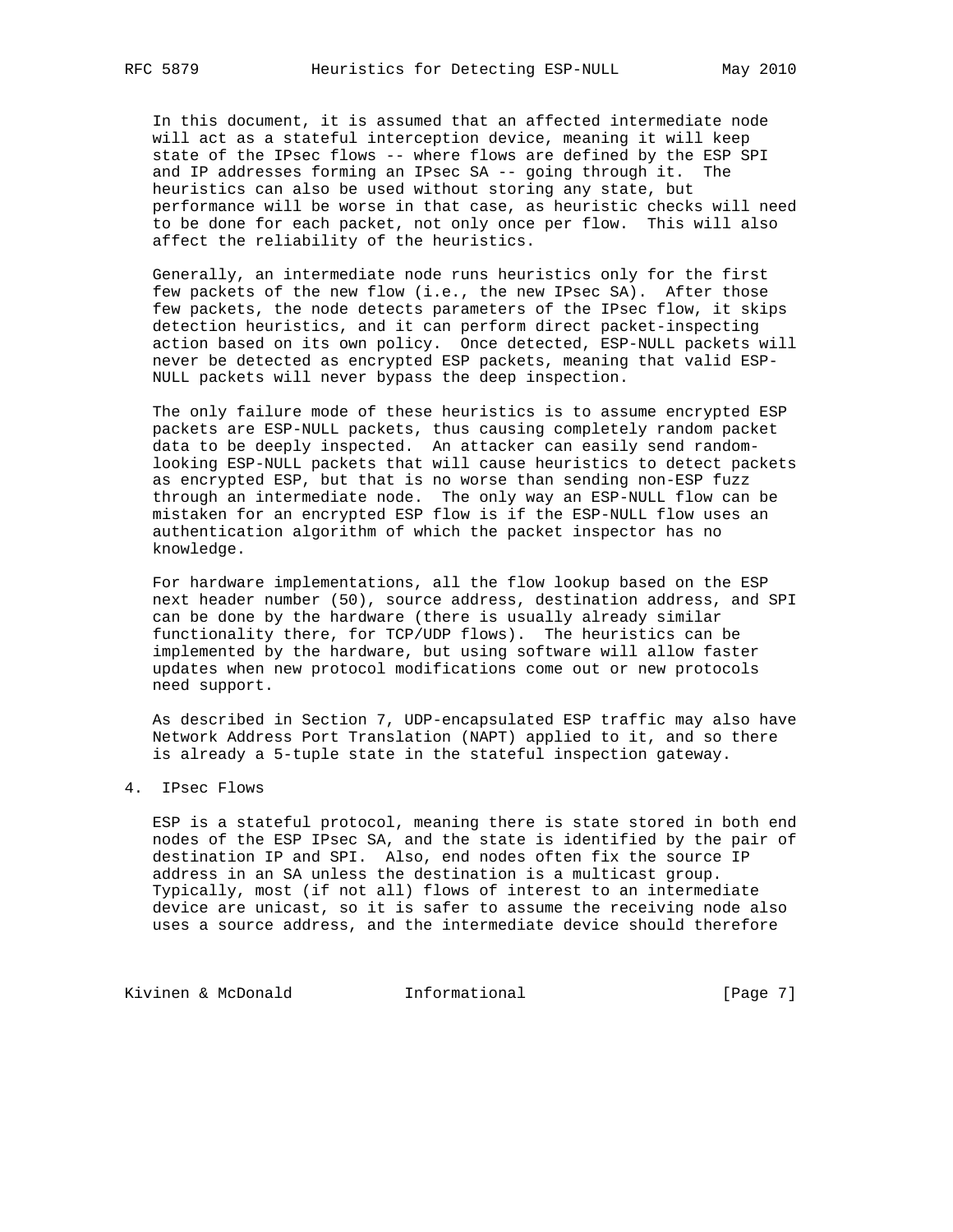do the same. In some cases, this might cause extraneous cached ESP IPsec SA flows, but by using the source address, two distinct flows will never be mixed. For sites that heavily use multicast, such traffic is deterministically identifiable (224.0.0.0/4 for IPv4 and ff00::0/8 for IPv6), and an implementation can save the space of multiple cache entries for a multicast flow by checking the destination address first.

When the intermediate device sees a new ESP IPsec flow, i.e., a new flow of ESP packets where the source address, destination address, and SPI number form a triplet that has not been cached, it will start the heuristics to detect whether or not this flow is ESP-NULL. These heuristics appear in Section 8.

 When the heuristics finish, they will label the flow as either encrypted (which tells that packets in this flow are encrypted, and cannot be ESP-NULL packets) or as ESP-NULL. This information, along with the ESP-NULL parameters detected by the heuristics, is stored to a flow cache, which will be used in the future when processing packets of the same flow.

 Both encrypted ESP and ESP-NULL flows are processed based on the local policy. In normal operation, encrypted ESP flows are passed through or dropped per local policy, and ESP-NULL flows are passed to the deep-inspection engine. Local policy will also be used to determine other packet-processing parameters. Local policy issues will be clearly marked in this document to ease implementation.

 In some cases, the heuristics cannot determine the type of flow from a single packet; and in that case, it might need multiple packets before it can finish the process. In those cases, the heuristics return "unsure" status. In that case, the packet processed based on the local policy and flow cache is updated with "unsure" status. Local policy for "unsure" packets could range from dropping (which encourages end-node retransmission) to queuing (which may preserve delivery, at the cost of artificially inflating round-trip times if they are measured). When the next packet to the flow arrives, it is heuristically processed again, and the cached flow may continue to be "unsure", marked as ESP, or marked as an ESP-NULL flow.

 There are several reasons why a single packet might not be enough to detect the type of flow. One of them is that the next header number was unknown, i.e., if heuristics do not know about the protocol for the packet, they cannot verify it has properly detected ESP-NULL parameters, even when the packet otherwise looks like ESP-NULL. If the packet does not look like ESP-NULL at all, then the encrypted ESP

Kivinen & McDonald **Informational** [Page 8]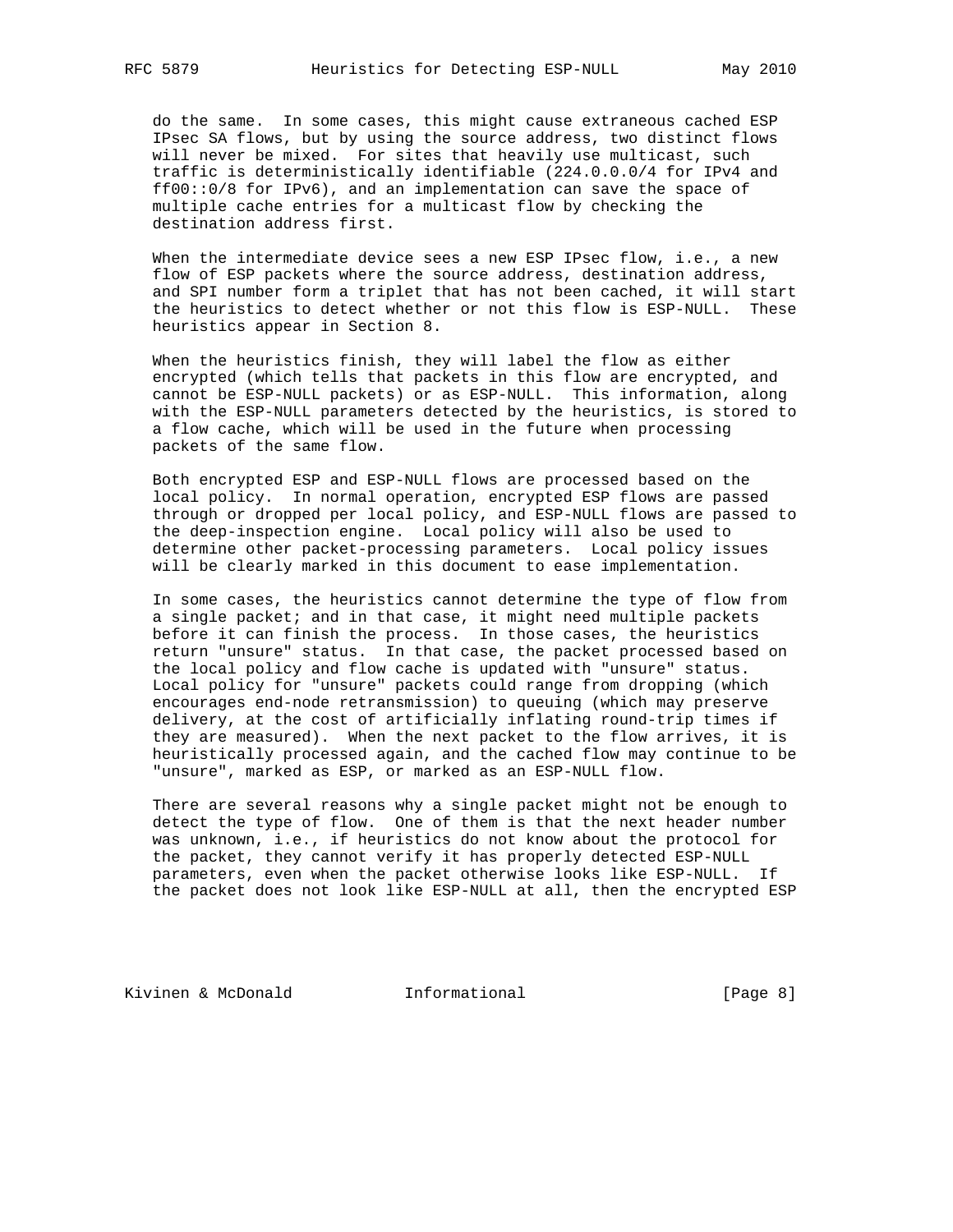status can be returned quickly. As ESP-NULL heuristics need to know the same protocols as a deep-inspection device, an ESP-NULL instance of an unknown protocol can be handled the same way as a cleartext instance of the same unknown protocol.

5. Deep-Inspection Engine

 A deep-inspection engine running on an intermediate node usually checks deeply into the packet and performs policy decisions based on the contents of the packet. The deep-inspection engine should be able to tell the difference between success, failure, and garbage. Success means that a packet was successfully checked with the deep inspection engine, and it passed the checks and is allowed to be forwarded. Failure means that a packet was successfully checked, but the actual checks done indicated that packets should be dropped, i.e., the packet contained a virus, was a known attack, or something similar.

 Garbage means that the packet's protocol headers or other portions were unparseable. For the heuristics, it would be useful if the deep-inspection engine could differentiate the garbage and failure cases, as garbage cases can be used to detect certain error cases (e.g., where the ESP-NULL parameters are incorrect, or the flow is really an encrypted ESP flow, not an ESP-NULL flow).

 If the deep-inspection engine only returns failure for all garbage packets in addition to real failure cases, then a system implementing the ESP-NULL heuristics cannot recover from error situations quickly.

6. Special and Error Cases

 There is a small probability that an encrypted ESP packet (which looks like it contains completely random bytes) will have plausible bytes in expected locations, such that heuristics will detect the packet as an ESP-NULL packet instead of detecting that it is encrypted ESP packet. The actual probabilities will be computed later in this document. Such a packet will not cause problems, as the deep-inspection engine will most likely reject the packet and return that it is garbage. If the deep-inspection engine is rejecting a high number of packets as garbage, it might indicate an original ESP-NULL detection for the flow was wrong (i.e., an encrypted ESP flow was improperly detected as ESP-NULL). In that case, the cached flow should be invalidated and discovery should happen again.

 Each ESP-NULL flow should also keep statistics about how many packets have been detected as garbage by deep inspection, how many have passed checks, or how many have failed checks with policy violations

Kivinen & McDonald **Informational Informational** [Page 9]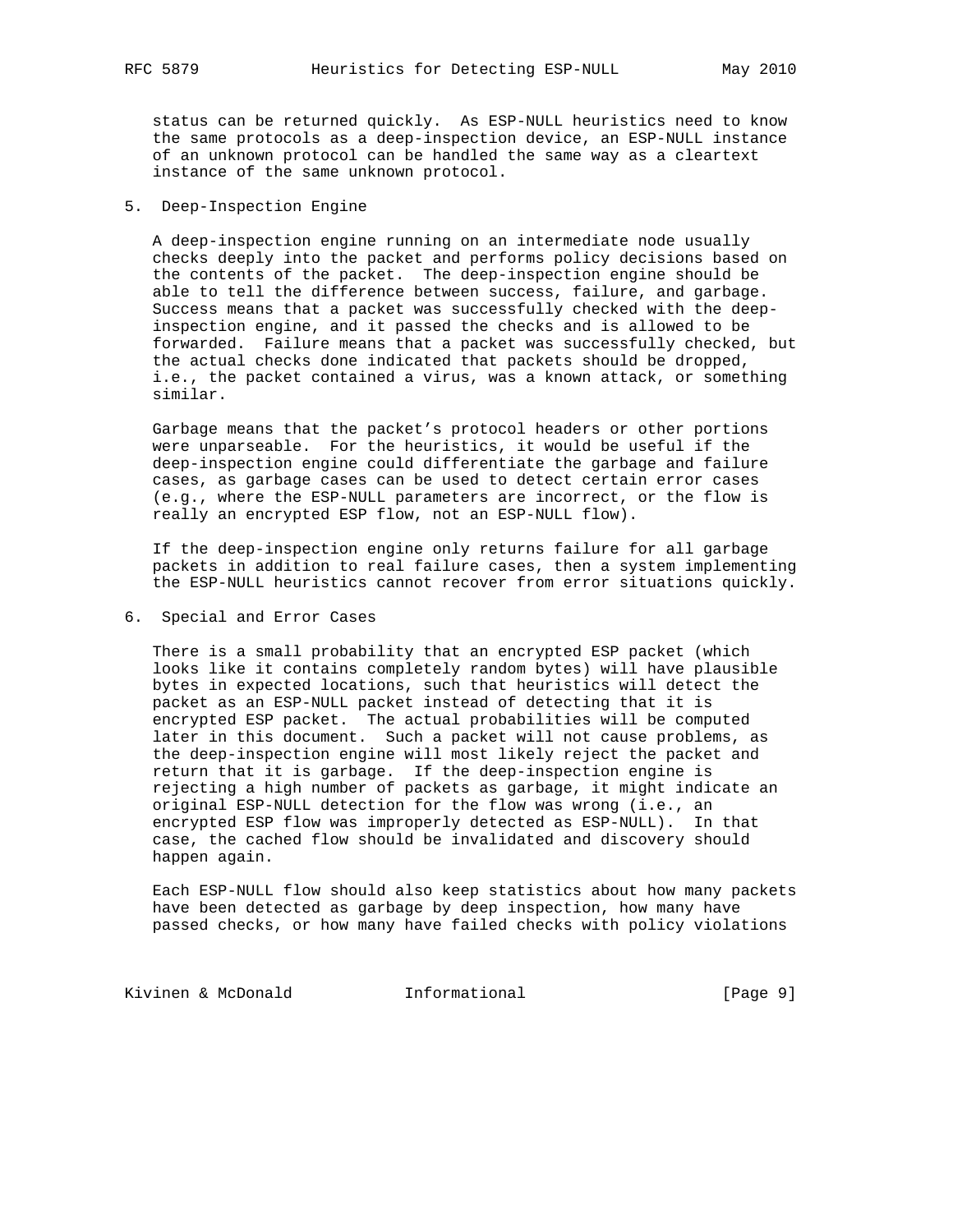(i.e., failed because of actual inspection policy failures, not because the packet looked like garbage). If the number of garbage packets suddenly increases (e.g., most of the packets start to look like garbage according to the deep-inspection engine), it is possible the old ESP-NULL SA was replaced by an encrypted ESP SA with an identical SPI. If both ends use random SPI generation, this is a very unlikely situation (1 in 2^32), but it is possible that some nodes reuse SPI numbers (e.g., a 32-bit memory address of the SA descriptor); thus, this situation needs to be handled.

 Actual limits for cache invalidation are local policy decisions. Sample invalidation policies include: 50% of packets marked as garbage within a second, or if a deep-inspection engine cannot differentiate between garbage and failure, failing more than 95% of packets in last 10 seconds. For implementations that do not distinguish between garbage and failure, failures should not be treated too quickly as an indication of SA reuse. Often, single packets cause state-related errors that block otherwise normal packets from passing.

#### 7. UDP Encapsulation

 The flow lookup code needs to detect UDP packets to or from port 4500 in addition to the ESP packets, and perform similar processing to them after skipping the UDP header. Port-translation by NAT often rewrites what was originally 4500 into a different value, which means each unique port pair constitutes a separate IPsec flow. That is, UDP-encapsulated IPsec flows are identified by the source and destination IP, source and destination port number, and SPI number. As devices might be using IKEv2 Mobility and Multihoming (MOBIKE) ([RFC4555]), that also means that the flow cache should be shared between the UDP encapsulated IPsec flows and non-encapsulated IPsec flows. As previously mentioned, differentiating between garbage and actual policy failures will help in proper detection immensely.

 Because the checks are run for packets having just source port 4500 or packets having just destination port 4500, this might cause checks to be run for non-ESP traffic too. Some traffic may randomly use port 4500 for other reasons, especially if a port-translating NAT is involved. The UDP encapsulation processing should also be aware of that possibility.

#### 8. Heuristic Checks

 Normally, HMAC-SHA1-96 or HMAC-MD5-96 gives 1 out of 2^96 probability that a random packet will pass the Hashed Message Authentication Code (HMAC) test. This yields a 99.999999999999999999999999998% probability that an end node will correctly detect a random packet as

Kivinen & McDonald **Informational** [Page 10]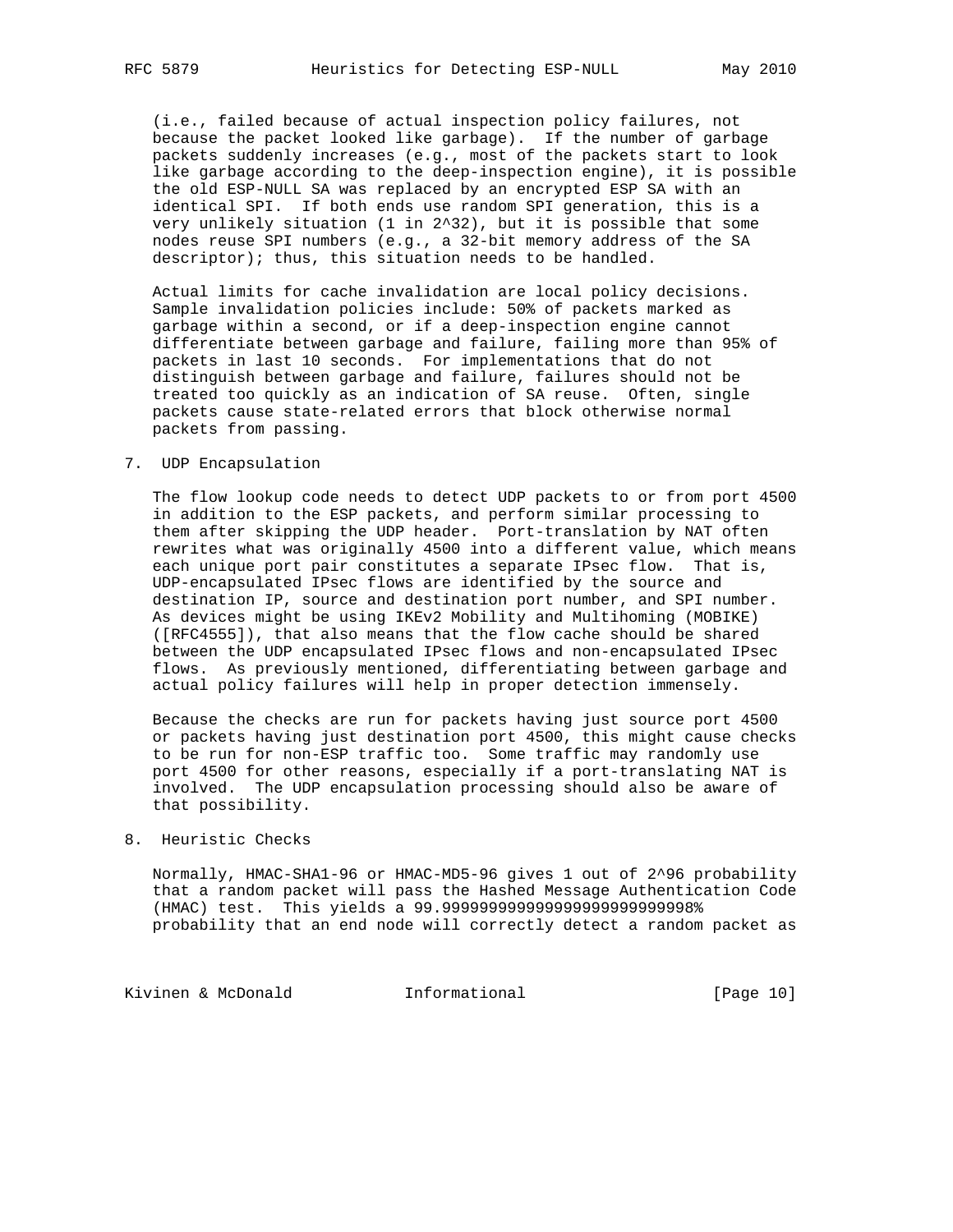being invalid. This means that it should be enough for an intermediate device to check around 96 bits from the input packet. By comparing them against known values for the packet, a deep inspection engine gains more or less the same probability as that which an end node is using. This gives an upper limit of how many bits heuristics need to check -- there is no point of checking much more than that many bits (since that same probability is acceptable for the end node). In most of the cases, the intermediate device does not need probability that is that high, perhaps something around 32-64 bits is enough.

 IPsec's ESP has a well-understood packet layout, but its variable length fields reduce the ability of pure algorithmic matching to one requiring heuristics and assigning probabilities.

# 8.1. ESP-NULL Format

The ESP-NULL format is as follows:

 $0$  1 2 3 0 1 2 3 4 5 6 7 8 9 0 1 2 3 4 5 6 7 8 9 0 1 2 3 4 5 6 7 8 9 0 1 +-+-+-+-+-+-+-+-+-+-+-+-+-+-+-+-+-+-+-+-+-+-+-+-+-+-+-+-+-+-+-+-+ Security Parameter Index (SPI) +-+-+-+-+-+-+-+-+-+-+-+-+-+-+-+-+-+-+-+-+-+-+-+-+-+-+-+-+-+-+-+-+ Sequence Number +-+-+-+-+-+-+-+-+-+-+-+-+-+-+-+-+-+-+-+-+-+-+-+-+-+-+-+-+-+-+-+-+ IV (optional) +-+-+-+-+-+-+-+-+-+-+-+-+-+-+-+-+-+-+-+-+-+-+-+-+-+-+-+-+-+-+-+-+ Payload Data (variable) ˜ ˜ | | + +-+-+-+-+-+-+-+-+-+-+-+-+-+-+-+-+-+-+-+-+-+-+-+-+ | | Padding (0-255 bytes) | +-+-+-+-+-+-+-+-+ +-+-+-+-+-+-+-+-+-+-+-+-+-+-+-+-+ | Pad Length | Next Header | +-+-+-+-+-+-+-+-+-+-+-+-+-+-+-+-+-+-+-+-+-+-+-+-+-+-+-+-+-+-+-+-+ Integrity Check Value (variable) ˜ ˜ | | +-+-+-+-+-+-+-+-+-+-+-+-+-+-+-+-+-+-+-+-+-+-+-+-+-+-+-+-+-+-+-+-+

## Figure 1

 The output of the heuristics should provide information about whether the packet is encrypted ESP or ESP-NULL. In case it is ESP-NULL, the heuristics should also provide the Integrity Check Value (ICV) field length and the Initialization Vector (IV) length.

Kivinen & McDonald **Informational** [Page 11]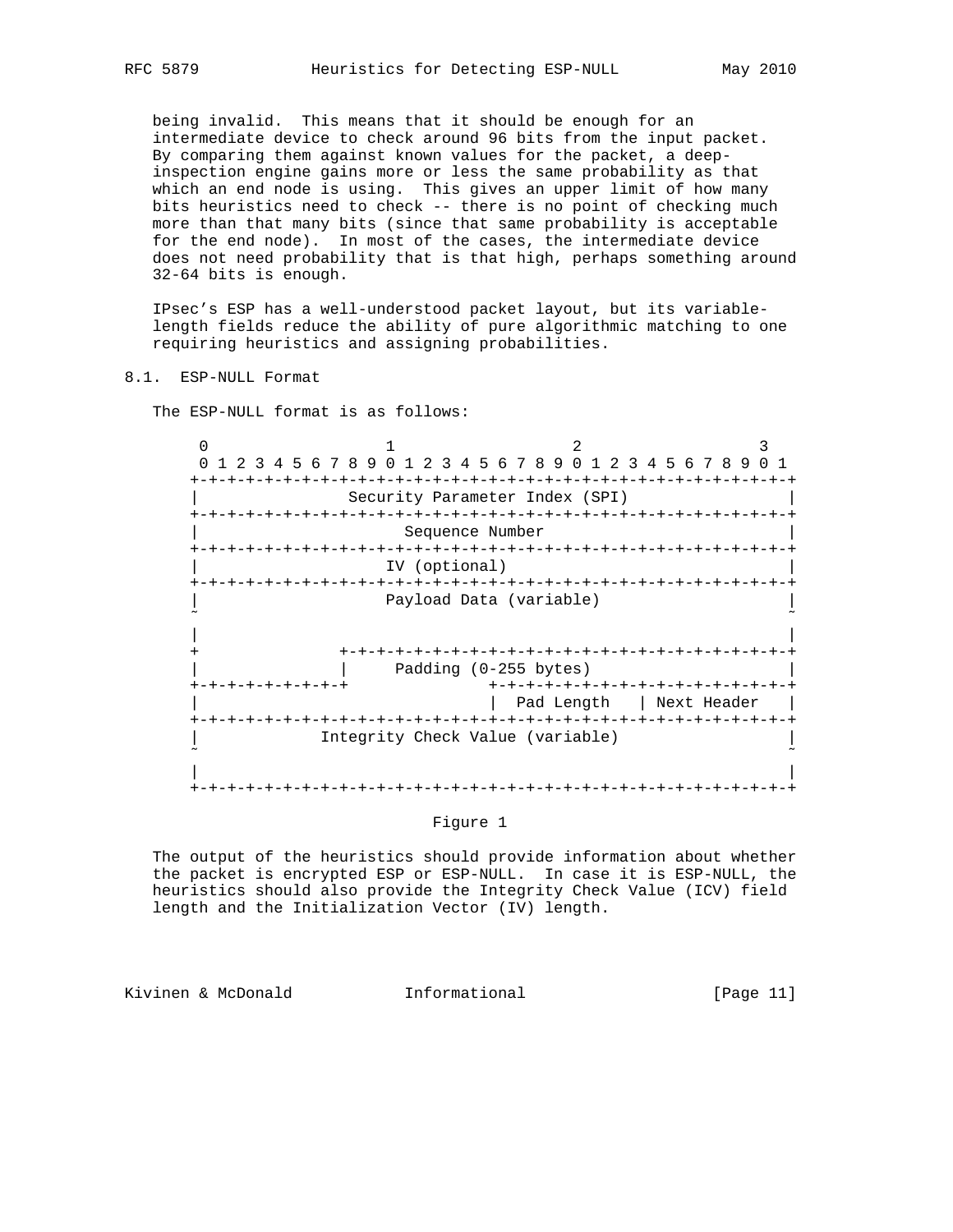The currently defined ESP authentication algorithms have 4 different lengths for the ICV field.

Different ICV lengths for different algorithm:

| Algorithm              | ICV Length |
|------------------------|------------|
|                        |            |
| AUTH HMAC MD5 96       | 96         |
| AUTH HMAC SHA1 96      | 96         |
| AUTH AES XCBC 96       | 96         |
| AUTH AES CMAC 96       | 96         |
| AUTH HMAC SHA2 256 128 | 128        |
| AUTH HMAC SHA2 384 192 | 192        |
| AUTH HMAC SHA2 512 256 | 256        |
|                        |            |

#### Figure 2

 In addition to the ESP authentication algorithms listed above, there is also the encryption algorithm ENCR\_NULL\_AUTH\_AES\_GMAC, which does not provide confidentiality but provides authentication, just like ESP-NULL. This algorithm has an ICV Length of 128 bits, and it also requires 8 bytes of IV.

 In addition to the ICV length, there are also two possible values for IV lengths: 0 bytes (default) and 8 bytes (for ENCR\_NULL\_AUTH\_AES\_GMAC). Detecting the IV length requires understanding the payload, i.e., the actual protocol data (meaning TCP, UDP, etc.). This is required to distinguish the optional IV from the actual protocol data. How well the IV can be distinguished from the actual protocol data depends on how the IV is generated. If the IV is generated using a method that generates random-looking data (i.e., encrypted counter, etc.) then distinguishing protocol data from the IV is quite easy. If an IV is a counter or similar non random value, then there are more possibilities for error. If the protocol (also known as the, "next header") of the packet is one that is not supported by the heuristics, then detecting the IV length is impossible; thus, the heuristics cannot finish. In that case, the heuristics return "unsure" and require further packets.

 This document does not cover RSA authentication in ESP ([RFC4359]), as it is considered beyond the scope of this document.

#### 8.2. Self Describing Padding Check

 Before obtaining the next header field, the ICV length must be measured. Four different ICV lengths lead to four possible places for the pad length and padding. Implementations must be careful when trying larger sizes of the ICV such that the inspected bytes do not

Kivinen & McDonald **Informational** [Page 12]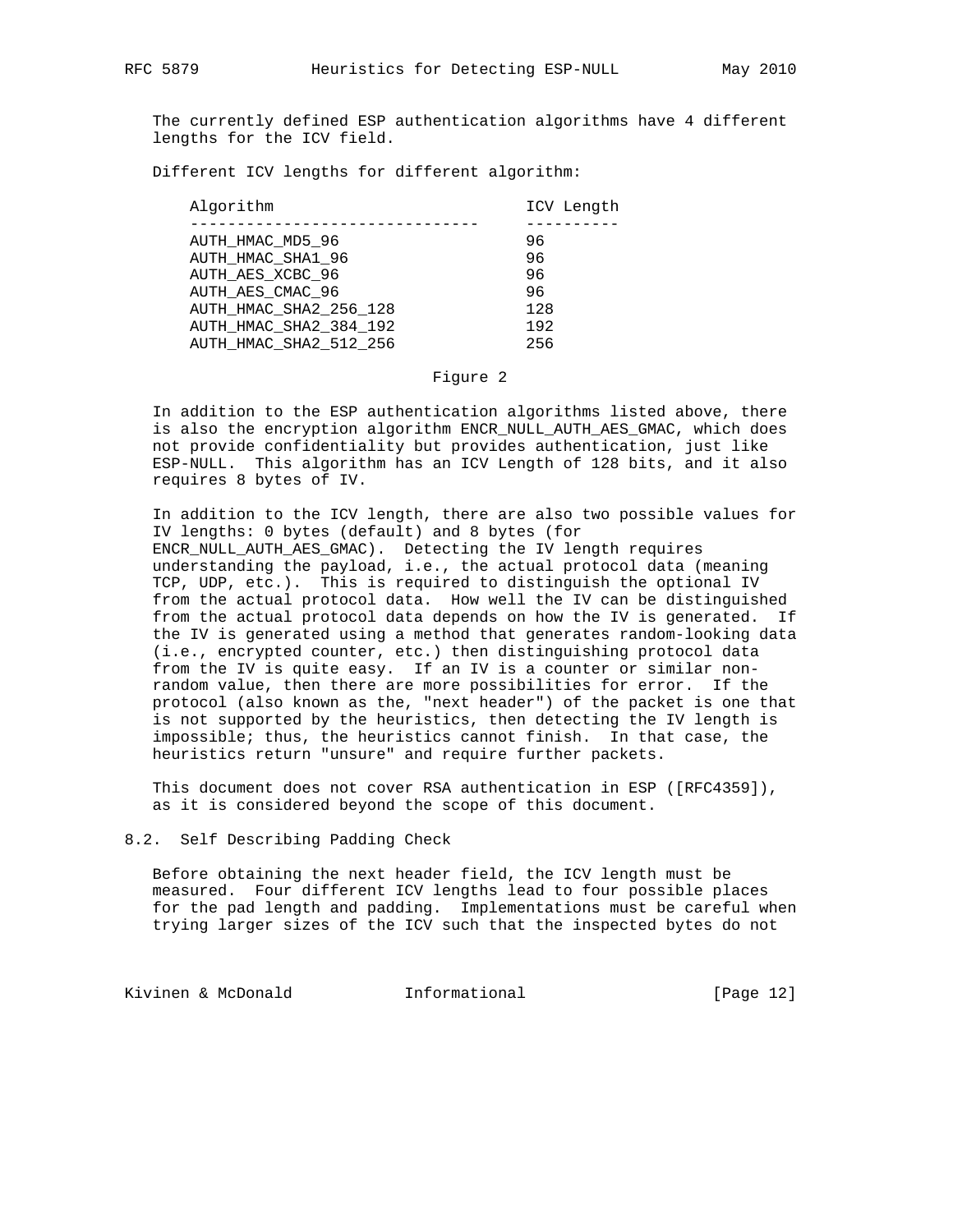belong to data that is not payload data. For example, a 10-byte ICMP echo request will have zero-length padding, but any checks for 256-bit ICVs will inspect sequence number or SPI data if the packet actually contains a 96-bit or 128-bit ICV.

 ICV lengths should always be checked from shortest to longest. It is much more likely to obtain valid-looking padding bytes in the cleartext part of the payload than from the ICV field of a longer ICV than what is currently inspected. For example, if a packet has a 96-bit ICV and the implementation starts checking for a 256-bit ICV first, it is possible that the cleartext part of the payload contains valid-looking bytes. If done in the other order, i.e., a packet having a 256-bit ICV and the implementation checks for a 96-bit ICV first, the inspected bytes are part of the longer ICV field, and should be indistinguishable from random noise.

 Each ESP packet always has between 0-255 bytes of padding, and payload, pad length, and next header are always right aligned within a 4-byte boundary. Normally, implementations use a minimal amount of padding, but the heuristics method would be even more reliable if some extra padding is added. The actual padding data has bytes starting from 01 and ending at the pad length, i.e., exact padding and pad length bytes for 4 bytes of padding would be 01 02 03 04 04.

 Two cases of ESP-NULL padding are matched bytes (like the 04 04 shown above), or the 0-byte padding case. In cases where there is one or more bytes of padding, a node can perform a very simple and fast test -- a sequence of N N in any of those four locations. Given four 2-byte locations (assuming the packet size allows all four possible ICV lengths), the upper-bound probability of finding a random encrypted packet that exhibits non-zero length ESP-NULL properties is:

 $1 - (1 - 255 / 65536)$   $4 = 0.015 == 1.5%$ 

 In the cases where there are 0 bytes of padding, a random encrypted ESP packet has:

 $1 - (1 - 1 / 256)$  ^ 4 == 0.016 == 1.6%.

 Together, both cases yield a 3.1% upper-bound chance of misclassifying an encrypted packet as an ESP-NULL packet.

 In the matched bytes case, further inspection (counting the pad bytes backward and downward from the pad-length match) can reduce the number of misclassified packets further. A padding length of 255 means a specific 256^254 sequence of bytes must occur. This virtually eliminates pairs of 'FF FF' as viable ESP-NULL padding.

Kivinen & McDonald **Informational** [Page 13]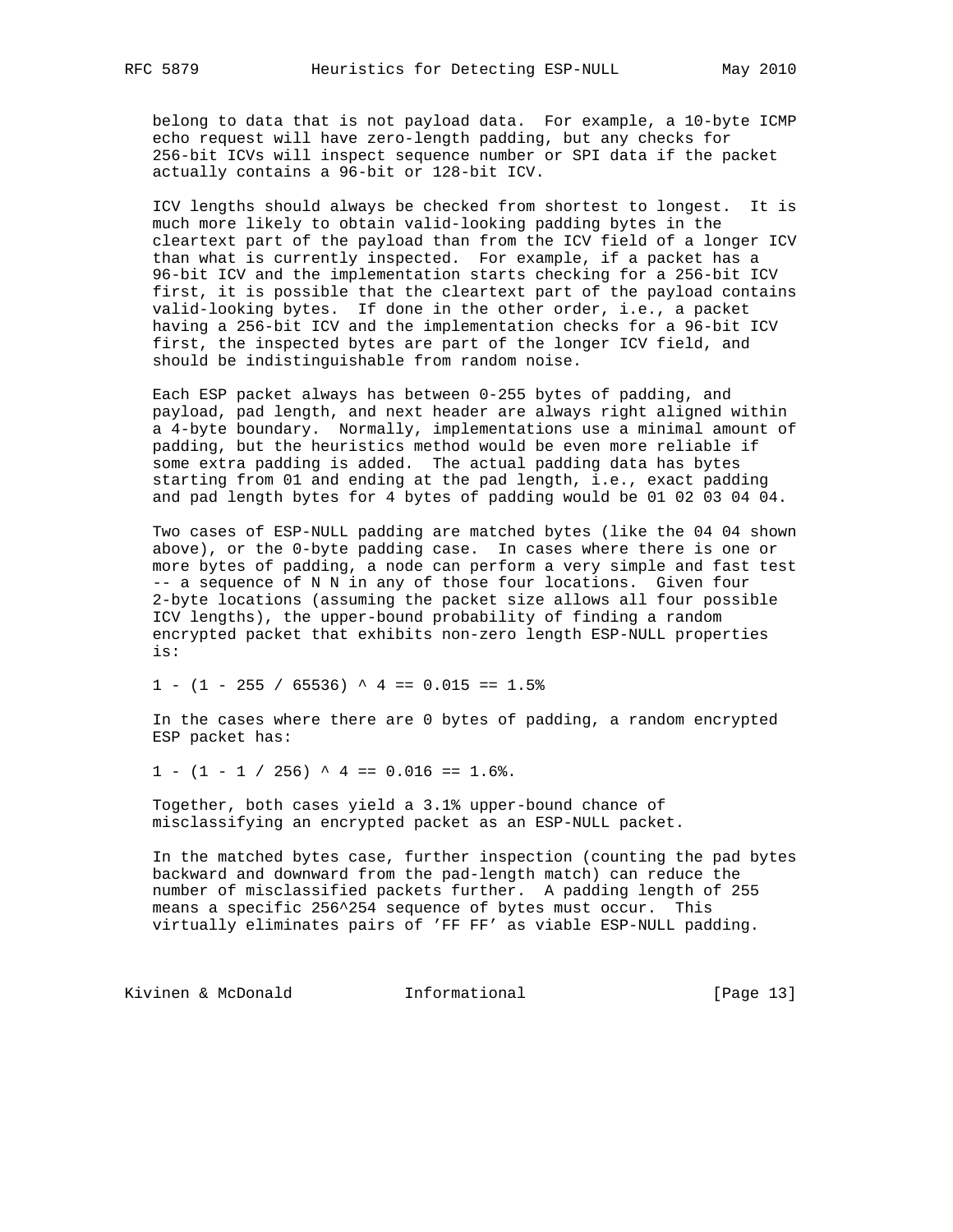Every one of the 255 pairs for padding length N has only a  $1 / 256^N$ N probability of being correct ESP-NULL padding. This shrinks the aforementioned 1.5% of matched pairs to virtually nothing.

 At this point, a maximum of 1.6% of possible byte values remain, so the next header number is inspected. If the next header number is known (and supported), then the packet can be inspected based on the next header number. If the next header number is unknown (i.e., not any of those with protocol checking support) the packet is marked "unsure", because there is no way to detect the IV length without inspecting the inner protocol payload.

 There are six different next header fields that are in common use (TCP (6), UDP (17), ICMP (1), Stream Control Transmission Protocol (SCTP) (132), IPv4 (4), and IPv6 (41)), and if IPv6 is in heavy use, that number increases to nine (Fragment (44), ICMPv6 (58), and IPv6 options (60)). To ensure that no packet is misinterpreted as an encrypted ESP packet even when it is an ESP-NULL packet, a packet cannot be marked as a failure even when the next header number is one of those that is not known and supported. In those cases, the packets are marked as "unsure".

 An intermediate node's policy, however, can aid in detecting an ESP- NULL flow even when the protocol is not a common-case one. By counting how many "unsure" returns obtained via heuristics, and after the receipt of a consistent, but unknown, next header number in same location (i.e., likely with the same ICV length), the node can conclude that the flow has high probability of being ESP-NULL (since it is unlikely that so many packets would pass the integrity check at the destination unless they are legitimate). The flow can be classified as ESP-NULL with a known ICV length but an unknown IV length.

 Fortunately, in unknown protocol cases, the IV length does not matter. If the protocol is unknown to the heuristics, it will most likely be unknown by the deep-inspection engine also. It is therefore important that heuristics should support at least those same protocols as the deep-inspection engine. Upon receipt of any inner next header number that is known by the heuristics (and deep inspection engine), the heuristics can detect the IV length properly.

## 8.3. Protocol Checks

 Generic protocol checking is much easier with preexisting state. For example, when many TCP/UDP flows are established over one IPsec SA, a rekey produces a new SA that needs heuristics to detect its parameters, and those heuristics benefit from the existing TCP/UDP flows that were present in the previous IPsec SA. In that case, it

Kivinen & McDonald **Informational** [Page 14]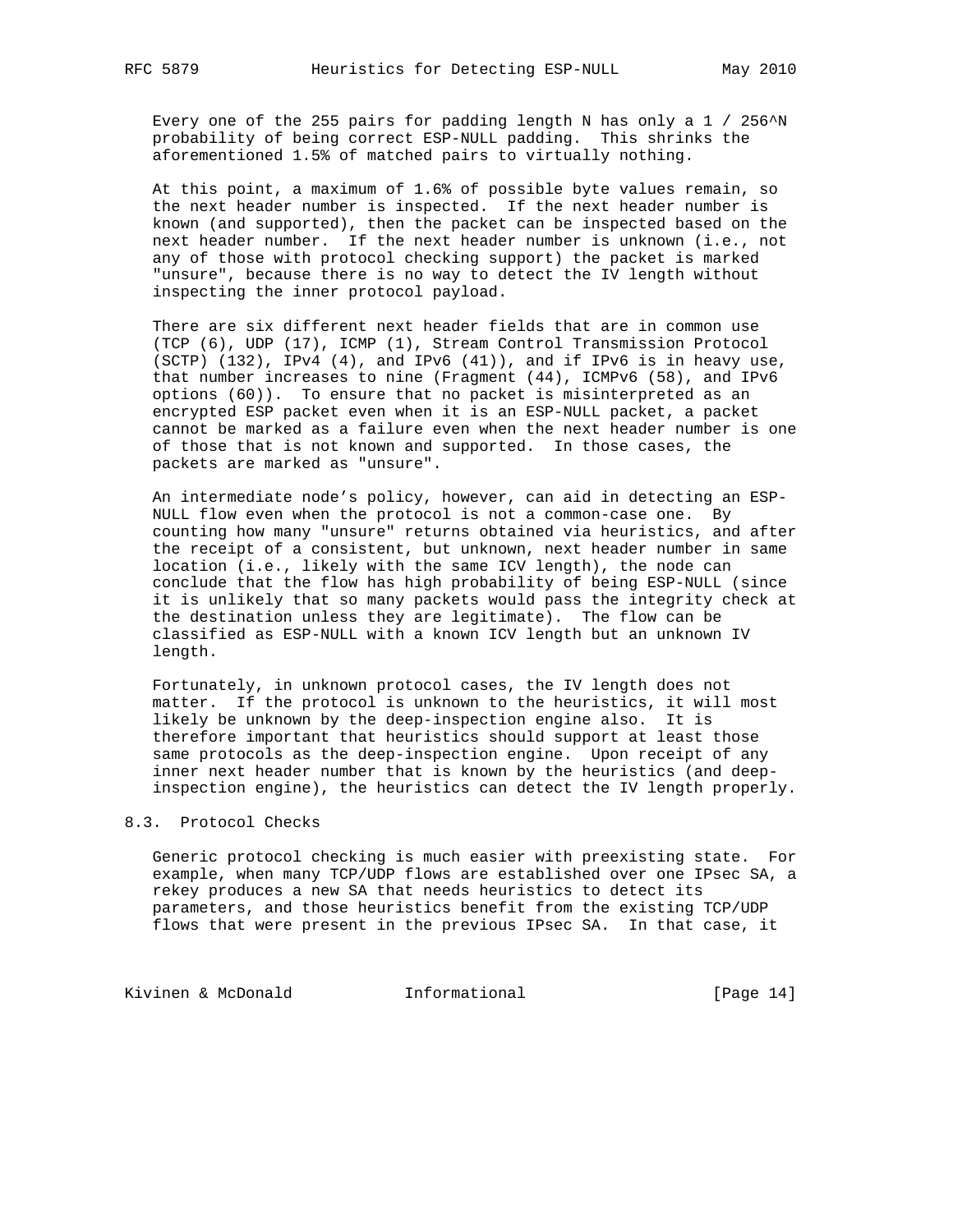is just enough to check that if a new IPsec SA has packets belonging to the flows of some other IPsec SA (previous IPsec SA before rekey), and if those flows are already known by the deep-inspection engine, it will give a strong indication that the new SA is really ESP-NULL.

 The worst case scenario is when an end node starts up communication, i.e., it does not have any previous flows through the device. Heuristics will run on the first few packets received from the end node. The later subsections mainly cover these start-up cases, as they are the most difficult.

 In the protocol checks, there are two different types of checks. The first check is for packet validity, i.e., certain locations must contain specific values. For example, an inner IPv4 header of an IPv4 tunnel packet must have its 4-bit version number set to 4. If it does not, the packet is not valid, and can be marked as a failure. Other positions depending on ICV and IV lengths must also be checked, and if all of them are failures, then the packet is a failure. If any of the checks are "unsure", the packet is marked as such.

 The second type of check is for variable, but easy-to-parse values. For example, the 4-bit header length field of an inner IPv4 packet. It has a fixed value (5) as long as there are no inner IPv4 options. If the header-length has that specific value, the number of known "good" bits increases. If it has some other value, the known "good" bit count stays the same. A local policy might include reaching a bit count that is over a threshold (for example, 96 bits), causing a packet to be marked as valid.

# 8.3.1. TCP Checks

 When the first TCP packet is fed to the heuristics, it is most likely going to be the SYN packet of the new connection; thus, it will have less useful information than other later packets might have. The best valid packet checks include checking that header length and flags have valid values and checking source and destination port numbers, which in some cases can be used for heuristics (but in general they cannot be reliably distinguished from random numbers apart from some well-known ports like 25/80/110/143).

 The most obvious field, TCP checksum, might not be usable, as it is possible that the packet has already transited a NAT box that changed the IP addresses but assumed any ESP payload was encrypted and did not fix the transport checksums with the new IP addresses. Thus, the IP numbers used in the checksum are wrong; thus, the checksum is wrong. If the checksum is correct, it can again be used to increase the valid bit count, but verifying checksums is a costly operation, thus skipping that check might be best unless there is hardware to

Kivinen & McDonald **Informational** [Page 15]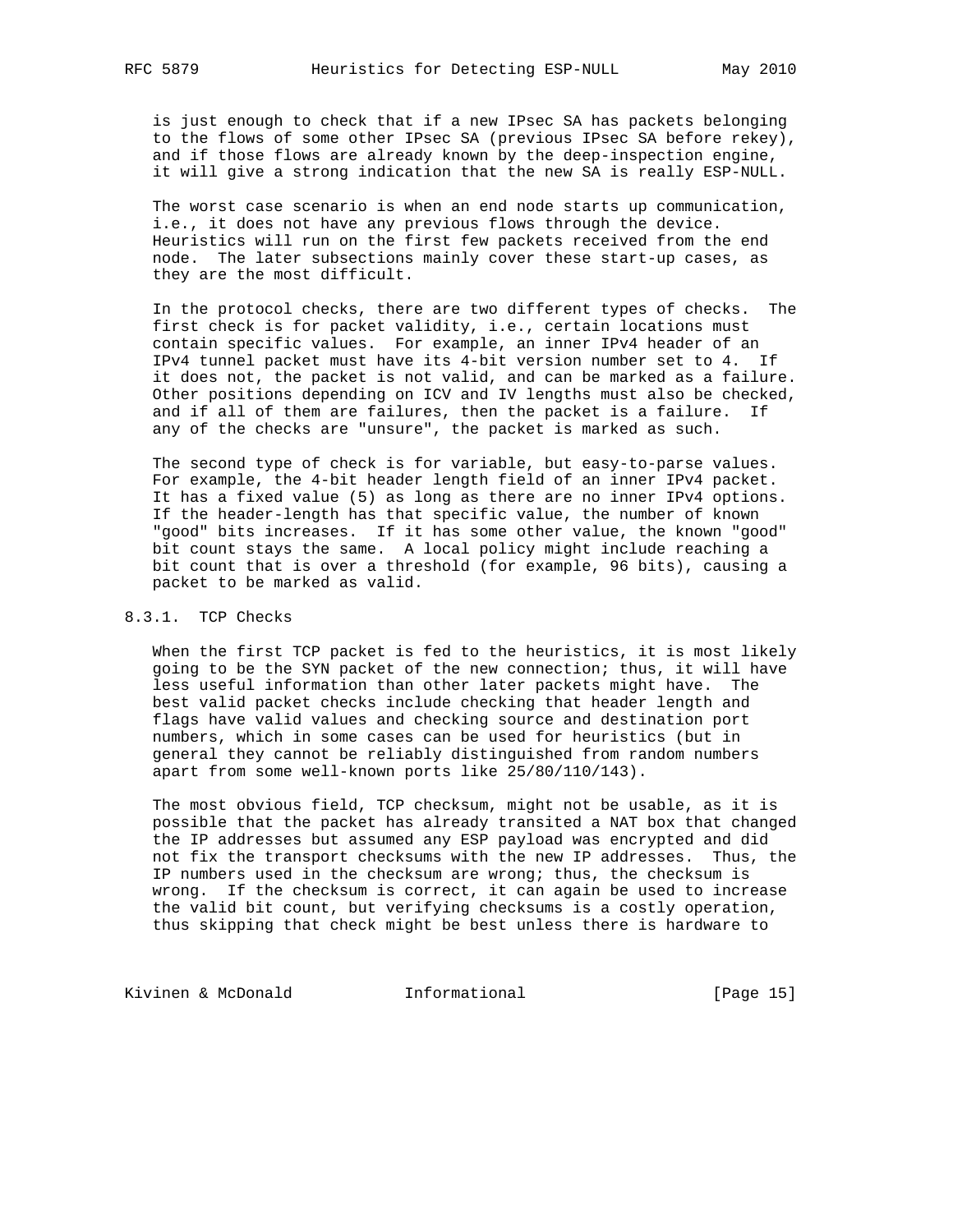help the calculation. Window size, urgent pointer, sequence number, and acknowledgment numbers can be used, but there is not one specific known value for them.

 One good method of detection is that if a packet is dropped, then the next packet will most likely be a retransmission of the previous packet. Thus, if two packets are received with the same source and destination port numbers, and where sequence numbers are either the same or right after each other, then it's likely a TCP packet has been correctly detected. This heuristic is most helpful when only one packet is outstanding. For example, if a TCP SYN packet is lost (or dropped because of policy), the next packet would always be a retransmission of the same TCP SYN packet.

 Existing deep-inspection engines usually do very good TCP flow checking already, including flow tracking, verification of sequence numbers, and reconstruction of the whole TCP flow. Similar methods can be used here, but they are implementation dependent and not described here.

## 8.3.2. UDP Checks

 UDP header has even more problems than the TCP header, as UDP has even less known data. The checksum has the same problem as the TCP checksum, due to NATs. The UDP length field might not match the overall packet length, as the sender is allowed to include TFC (traffic flow confidentiality; see Section 2.7 of "IP Encapsulating Security Payload" [RFC4303]) padding.

 With UDP packets similar multiple packet methods can be used as with TCP, as UDP protocols usually include several packets using same port numbers going from one end node to another, thus receiving multiple packets having a known pair of UDP port numbers is good indication that the heuristics have passed.

 Some UDP protocols also use identical source and destination port numbers; thus, that is also a good check.

# 8.3.3. ICMP Checks

 As ICMP messages are usually sent as return packets for other packets, they are not very common packets to get as first packets for the SA, the ICMP ECHO\_REQUEST message being a noteworthy exception. ICMP ECHO\_REQUEST has a known type, code, identifier, and sequence number. The checksum, however, might be incorrect again because of NATs.

Kivinen & McDonald **Informational** [Page 16]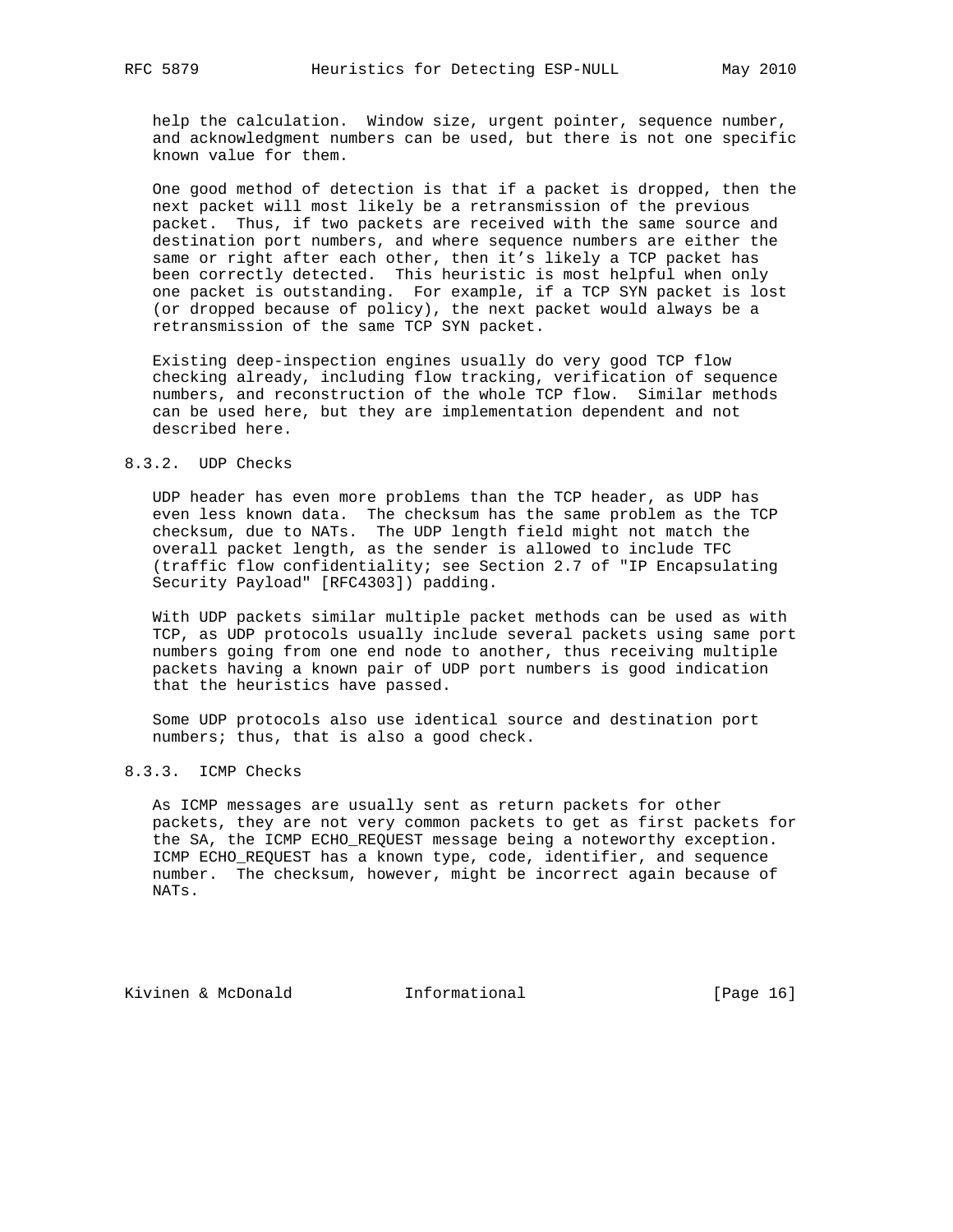For ICMP error messages, the ICMP message contains part of the original IP packet inside. Then, the same rules that are used to detect IPv4/IPv6 tunnel checks can be used.

# 8.3.4. SCTP Checks

 SCTP [RFC4960] has a self-contained checksum, which is computed over the SCTP payload and is not affected by NATs unless the NAT is SCTP aware. Even more than the TCP and UDP checksums, the SCTP checksum is expensive, and may be prohibitive even for deep packet inspections.

 SCTP chunks can be inspected to see if their lengths are consistent across the total length of the IP datagram, so long as TFC padding is not present.

## 8.3.5. IPv4 and IPv6 Tunnel Checks

 In cases of tunneled traffic, the packet inside contains a full IPv4 or IPv6 packet. Many fields are usable. For IPv4, those fields include version, header length, total length (again TFC padding might confuse things there), protocol number, and 16-bit header checksum. In those cases, the intermediate device should give the decapsulated IP packet to the deep-inspection engine. IPv6 has fewer usable fields, but the version number, packet length (modulo TFC confusion), and next header all can be used by deep packet inspection.

 If all traffic going through the intermediate device is either from or to certain address blocks (for example, either to or from the company intranet prefix), this can also be checked by the heuristics.

## 9. Security Considerations

 Attackers can always bypass ESP-NULL deep packet inspection by using encrypted ESP (or some other encryption or tunneling method) instead, unless the intermediate node's policy requires dropping of packets that it cannot inspect. Ultimately, the responsibility for performing deep inspection, or allowing intermediate nodes to perform deep inspection, must rest on the end nodes. That is, if a server allows encrypted connections also, then an attacker who wants to attack the server and wants to bypass a deep-inspection device in the middle, will use encrypted traffic. This means that the protection of the whole network is only as good as the policy enforcement and protection of the end node. One way to enforce deep inspection for all traffic, is to forbid encrypted ESP completely, in which case ESP-NULL detection is easier, as all packets must be ESP-NULL based

Kivinen & McDonald **Informational** [Page 17]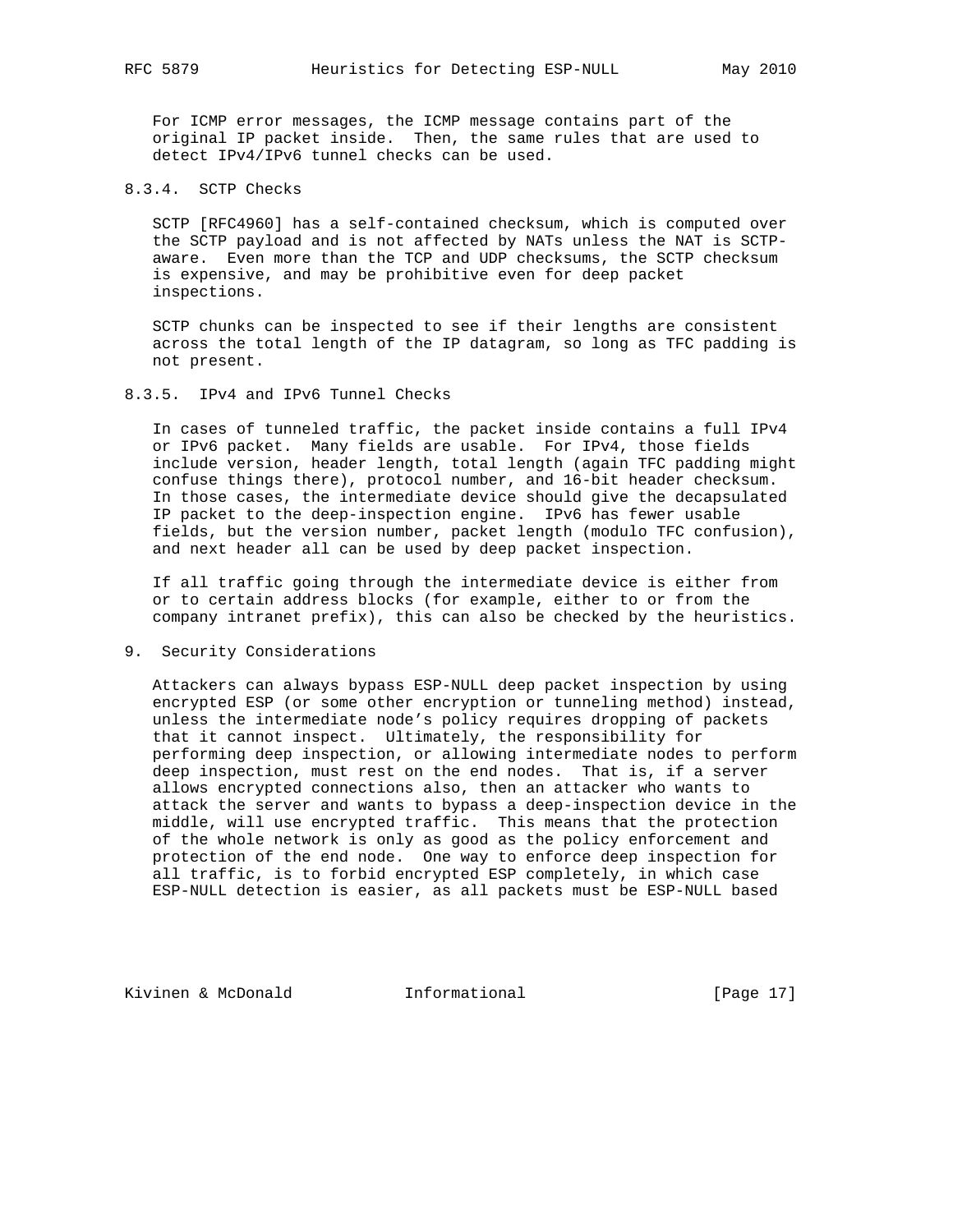on the policy (heuristics may still be needed to find out the IV and ICV lengths, unless further policy restrictions eliminate the ambiguities).

 Section 3 discusses failure modes of the heuristics. An attacker can poison flows, tricking inspectors into ignoring legitimate ESP-NULL flows, but that is no worse than injecting fuzz.

 Forcing the use of ESP-NULL everywhere inside the enterprise, so that accounting, logging, network monitoring, and intrusion detection all work, increases the risk of sending confidential information where eavesdroppers can see it.

- 10. References
- 10.1. Normative References

| i RFC2410 l |  |  |  | Glenn, R. and S. Kent, "The NULL Encryption Algorithm |  |
|-------------|--|--|--|-------------------------------------------------------|--|
|             |  |  |  | and Its Use With IPsec", RFC 2410, November 1998.     |  |

- [RFC4301] Kent, S. and K. Seo, "Security Architecture for the Internet Protocol", RFC 4301, December 2005.
- [RFC4302] Kent, S., "IP Authentication Header", RFC 4302, December 2005.
- [RFC4303] Kent, S., "IP Encapsulating Security Payload (ESP)", RFC 4303, December 2005.
- 10.2. Informative References

[AUTH-ONLY-ESP]

 Hoffman, P. and D. McGrew, "An Authentication-only Profile for ESP with an IP Protocol Identifier", Work in Progress, August 2007.

- [ESP-NULL] Bhatia, M., "Identifying ESP-NULL Packets", Work in Progress, December 2008.
- [RFC3948] Huttunen, A., Swander, B., Volpe, V., DiBurro, L., and M. Stenberg, "UDP Encapsulation of IPsec ESP Packets", RFC 3948, January 2005.
- [RFC4359] Weis, B., "The Use of RSA/SHA-1 Signatures within Encapsulating Security Payload (ESP) and Authentication Header (AH)", RFC 4359, January 2006.

Kivinen & McDonald **Informational** [Page 18]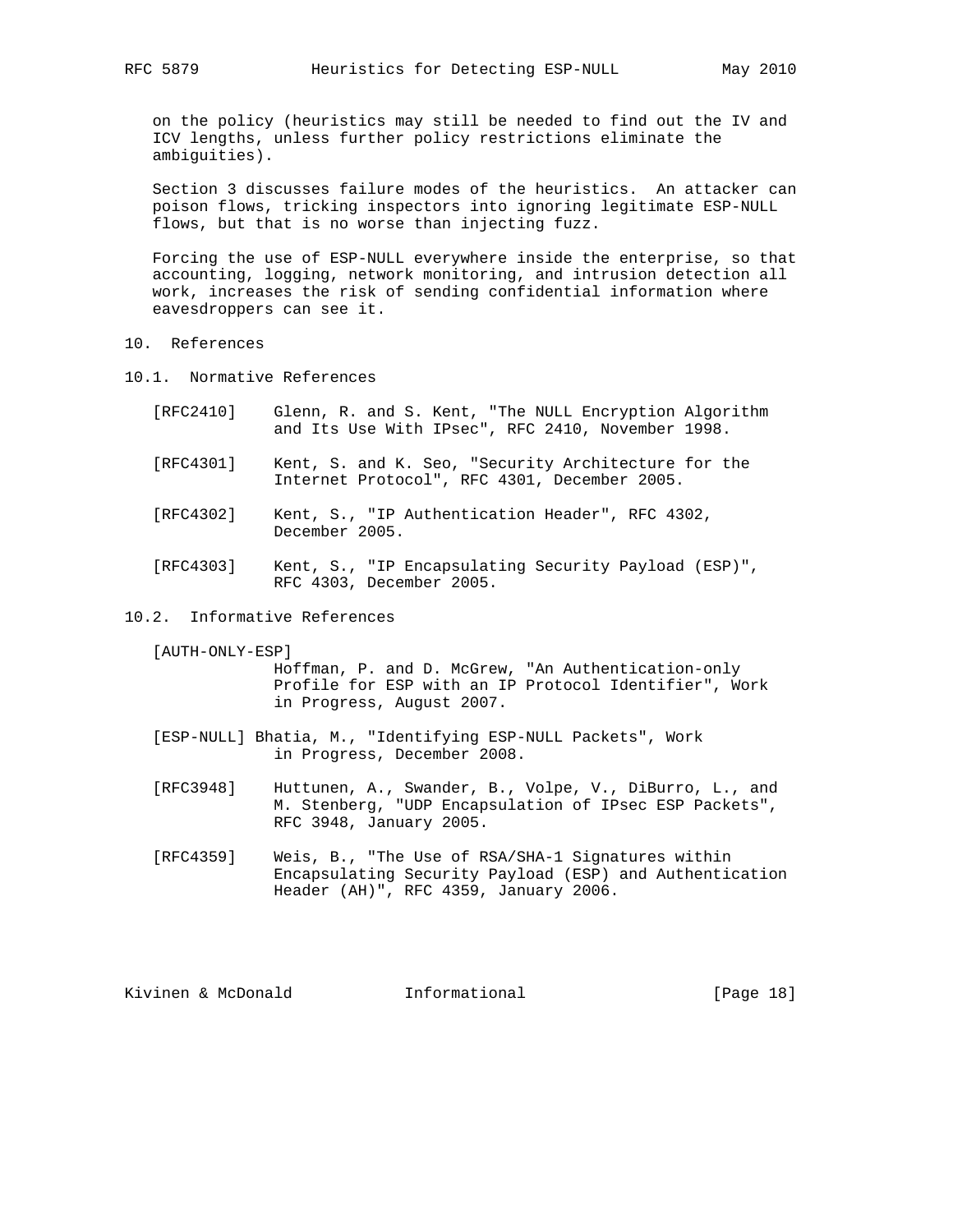- [RFC4555] Eronen, P., "IKEv2 Mobility and Multihoming Protocol (MOBIKE)", RFC 4555, June 2006.
- [RFC4835] Manral, V., "Cryptographic Algorithm Implementation Requirements for Encapsulating Security Payload (ESP) and Authentication Header (AH)", RFC 4835, April 2007.
- [RFC4960] Stewart, R., "Stream Control Transmission Protocol", RFC 4960, September 2007.
- [RFC5840] Grewal, K., Montenegro, G., and M. Bhatia, "Wrapped Encapsulating Security Payload (ESP) for Traffic Visibility", RFC 5840, April 2010.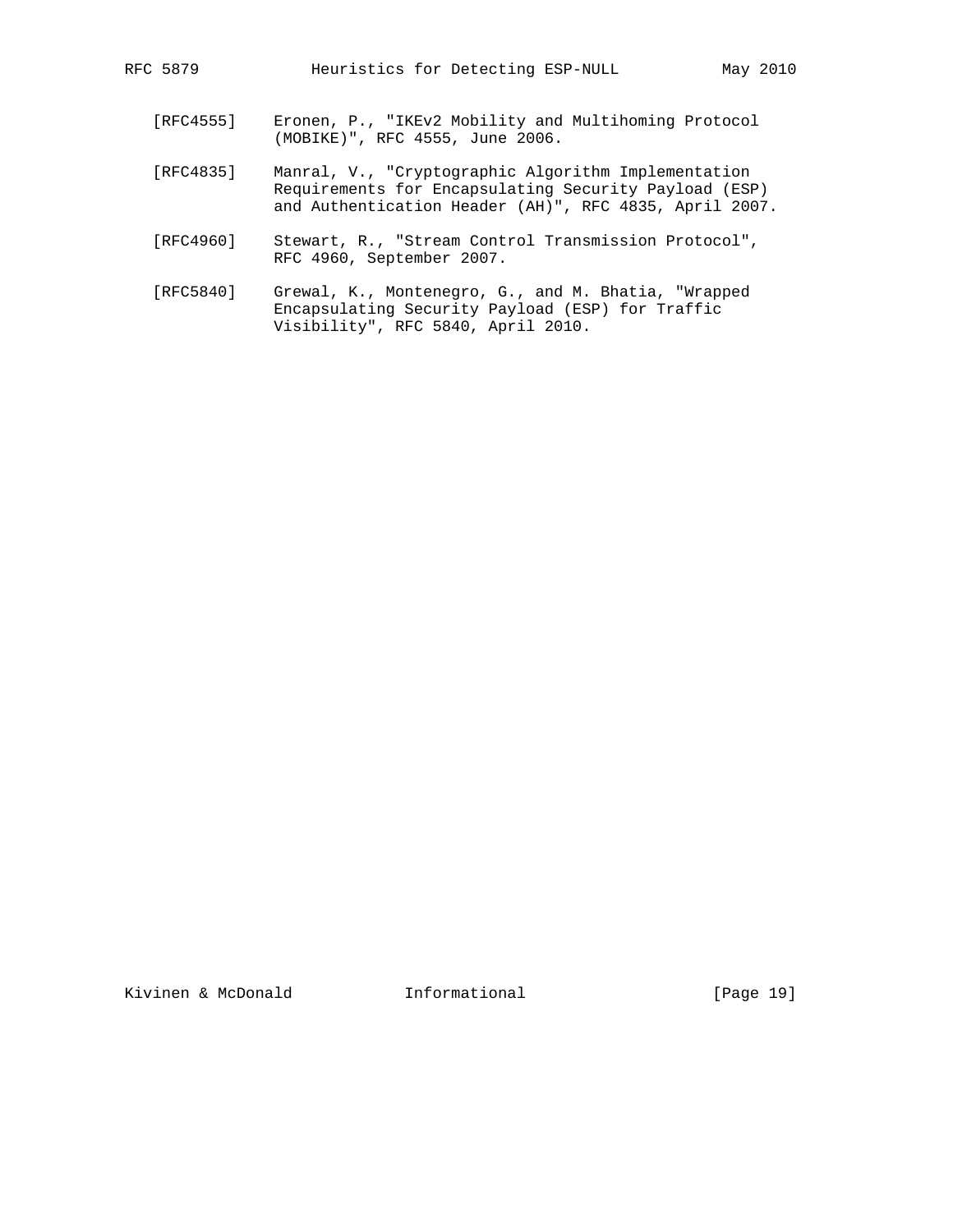Appendix A. Example Pseudocode

 This appendix is meant for the implementors. It does not include all the required checks, and this is just example pseudocode, so final implementation can be very different. It mostly lists things that need to be done, but implementations can optimize steps depending on their other parts. For example, implementation might combine heuristics and deep inspection tightly together.

A.1. Fastpath

 The following example pseudocode show the fastpath part of the packet processing engine. This part is usually implemented in hardware.

////////////////////////////////////////////////////////////

 // This pseudocode uses following variables: // // SPI\_offset: Number of bytes between start of protocol // data and SPI. This is 0 for ESP and // 8 for UDP-encapsulated ESP (i.e, skipping // UDP header). //<br>// IV\_len: Length of the IV of the ESP-NULL packet. // // ICV\_len: Length of the ICV of the ESP-NULL packet. //<br>// State: State of the packet, i.e., ESP-NULL, ESP, or // unsure. // // Also following data is taken from the packet: // // IP\_total\_len: Total IP packet length. // IP\_hdr\_len: Header length of IP packet in bytes. // IP\_Src\_IP: Source address of IP packet. // IP\_Dst\_IP: Destination address of IP packet. //<br>// UDP len: Length of the UDP packet taken from UDP header. // UDP\_src\_port: Source port of UDP packet. // UDP\_dst\_port: Destination port of UDP packet. //<br>// SPI: SPI number from ESP packet. // // Protocol: Actual protocol number of the protocol inside // ESP-NULL packet. // Protocol\_off: Calculated offset to the protocol payload data // inside ESP-NULL packet.

| Kivinen & McDonald |  |  | Informational | [Page $20$ ] |  |
|--------------------|--|--|---------------|--------------|--|
|--------------------|--|--|---------------|--------------|--|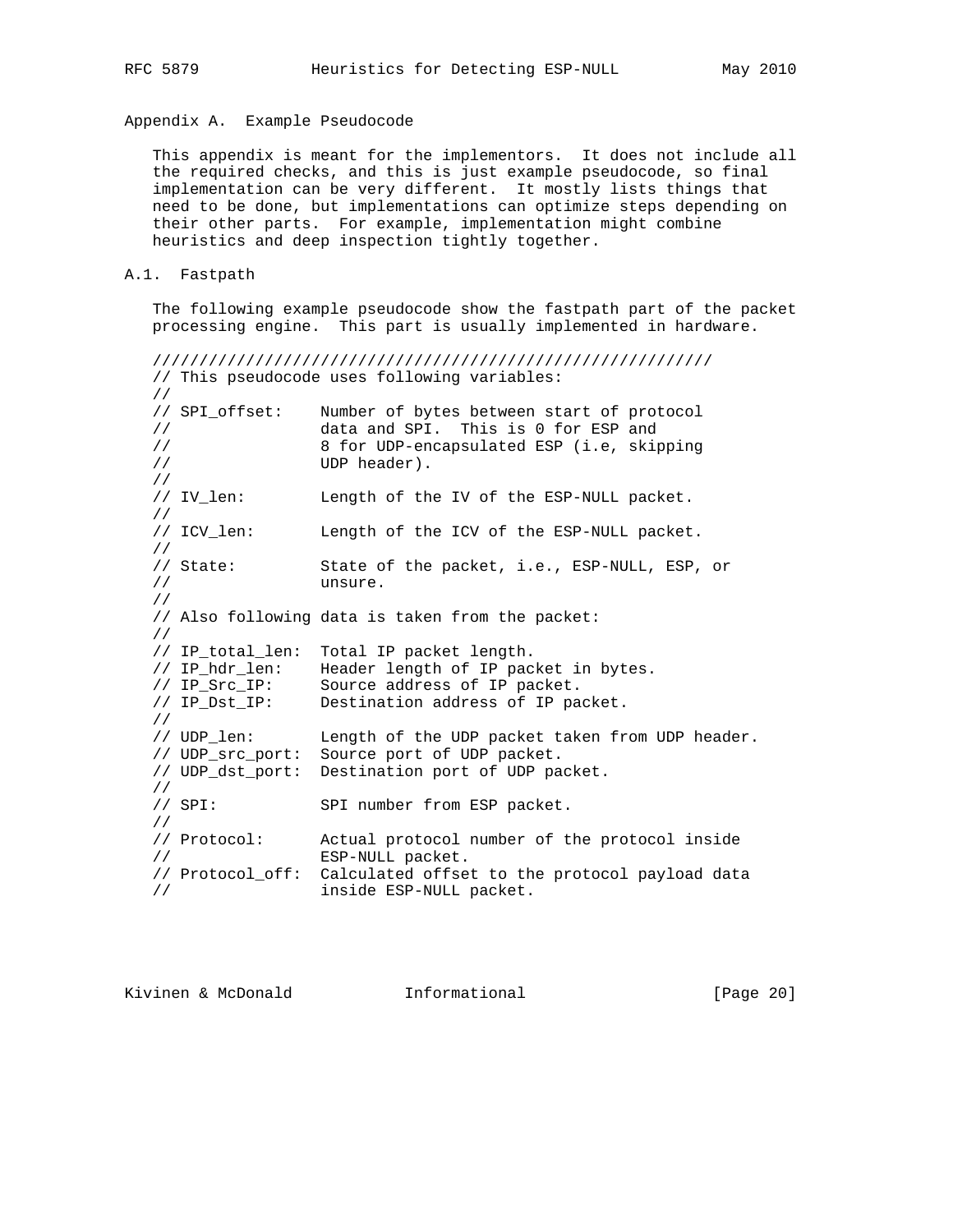//////////////////////////////////////////////////////////// // This is the main processing code for the packet // This will check if the packet requires ESP processing, // Process packet: \* If IP protocol is ESP \* Set SPI\_offset to 0 bytes \* Goto Process ESP \* If IP protocol is UDP \* Goto Process UDP \* If IP protocol is WESP // For information about WESP processing, see WESP // specification. \* Continue WESP processing \* Continue Non-ESP processing //////////////////////////////////////////////////////////// // This code is run for UDP packets, and it checks if the // packet is UDP encapsulated UDP packet, or UDP // encapsulated IKE packet, or keepalive packet. // Process UDP: // Reassembly is not mandatory here, we could // do reassembly also only after detecting the // packet being UDP encapsulated ESP packet, but // that would complicate the pseudocode here // a lot, as then we would need to add code // for checking whether or not the UDP header is in this // packet. // Reassembly is to simplify things \* If packet is fragment \* Do full reassembly before processing \* If UDP\_src\_port != 4500 and UDP\_dst\_port != 4500 \* Continue Non-ESP processing \* Set SPI\_offset to 8 bytes \* If UDP\_len > 4 and first 4 bytes of UDP packet are 0x000000 \* Continue Non-ESP processing (pass IKE-packet) \* If UDP\_len > 4 and first 4 bytes of UDP packet are 0x000002 \* Continue WESP processing \* If UDP\_len == 1 and first byte is 0xff \* Continue Non-ESP processing (pass NAT-Keepalive Packet) \* Goto Process ESP

Kivinen & McDonald Informational [Page 21]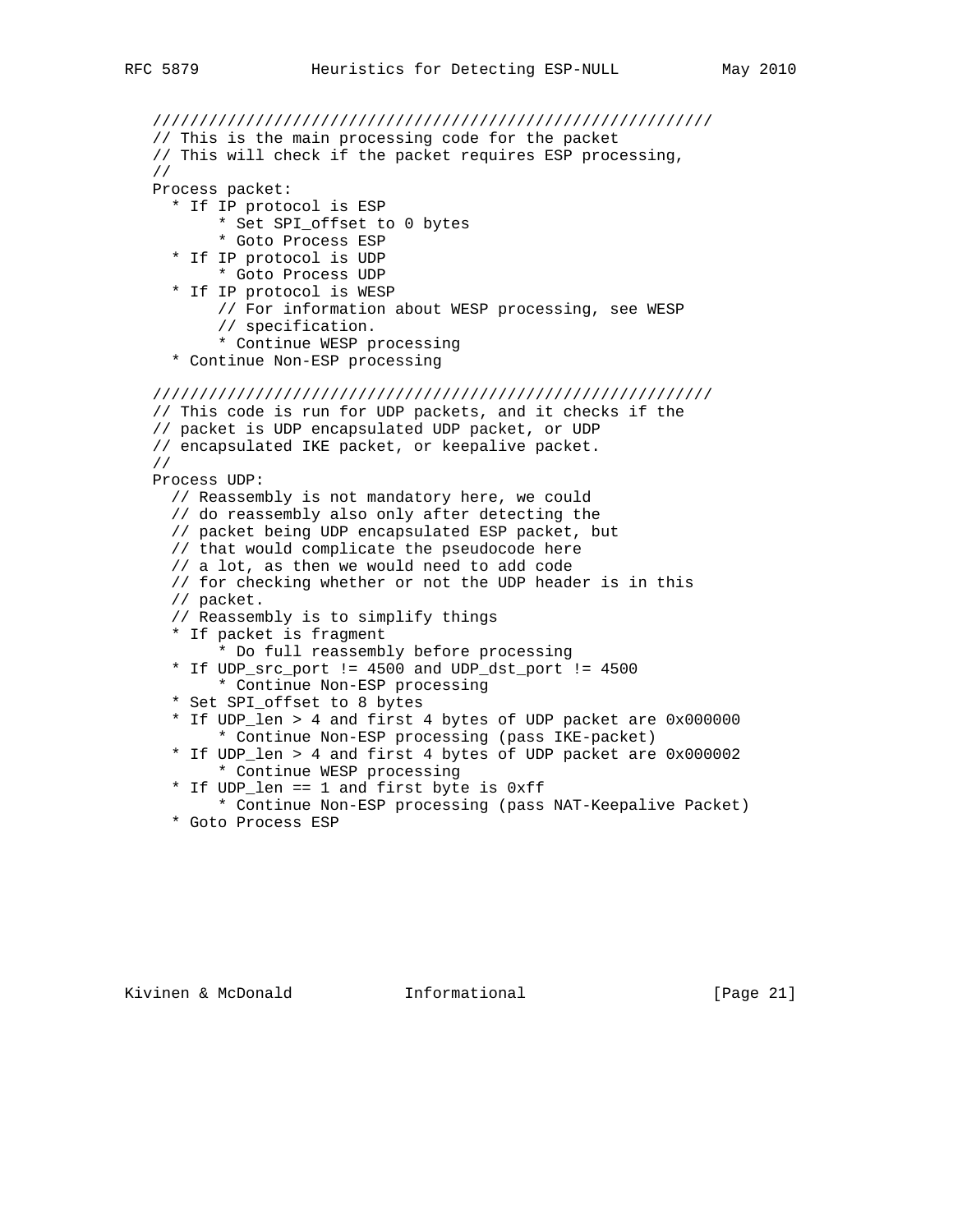```
 ////////////////////////////////////////////////////////////
 // This code is run for ESP packets (or UDP-encapsulated ESP
 // packets). This checks if IPsec flow is known, and
 // if not calls heuristics. If the IPsec flow is known
 // then it continues processing based on the policy.
 //
 Process ESP:
   * If packet is fragment
        * Do full reassembly before processing
  * If IP total len < IP hdr len + SPI offset + 4
        // If this packet was UDP encapsulated ESP packet then
        // this might be valid UDP packet that might
        // be passed or dropped depending on policy.
        * Continue normal packet processing
   * Load SPI from IP_hdr_len + SPI_offset
   * Initialize State to ESP
   // In case this was UDP encapsulated ESP, use UDP_src_port and
   // UDP_dst_port also when finding data from SPI cache.
   * Find IP_Src_IP + IP_Dst_IP + SPI from SPI cache
   * If SPI found
        * Load State, IV_len, ICV_len from cache
   * If SPI not found or State is unsure
        * Call Autodetect ESP parameters (drop to slowpath)
   * If State is ESP
        * Continue Non-ESP-NULL processing
   * Goto Check ESP-NULL packet
 ////////////////////////////////////////////////////////////
 // This code is run for ESP-NULL packets, and this
 // finds out the data required for deep-inspection
 // engine (protocol number, and offset to data)
 // and calls the deep-inspection engine.
 //
 Check ESP-NULL packet:
   * If IP_total_len < IP_hdr_len + SPI_offset + IV_len + ICV_len
                  + 4 (spi) + 4 (seq no) + 4 (protocol + padding)
        // This packet was detected earlier as being part of
        // ESP-NULL flow, so this means that either ESP-NULL
        // was replaced with other flow or this is an invalid packet.
        // Either drop or pass the packet, or restart
        // heuristics based on the policy
        * Continue packet processing
   * Load Protocol from IP_total_len - ICV_len - 1
   * Set Protocol_off to
         IP_hdr_len + SPI_offset + IV_len + 4 (spi) + 4 (seq no)
   * Do normal deep inspection on packet.
```
Kivinen & McDonald **Informational** [Page 22]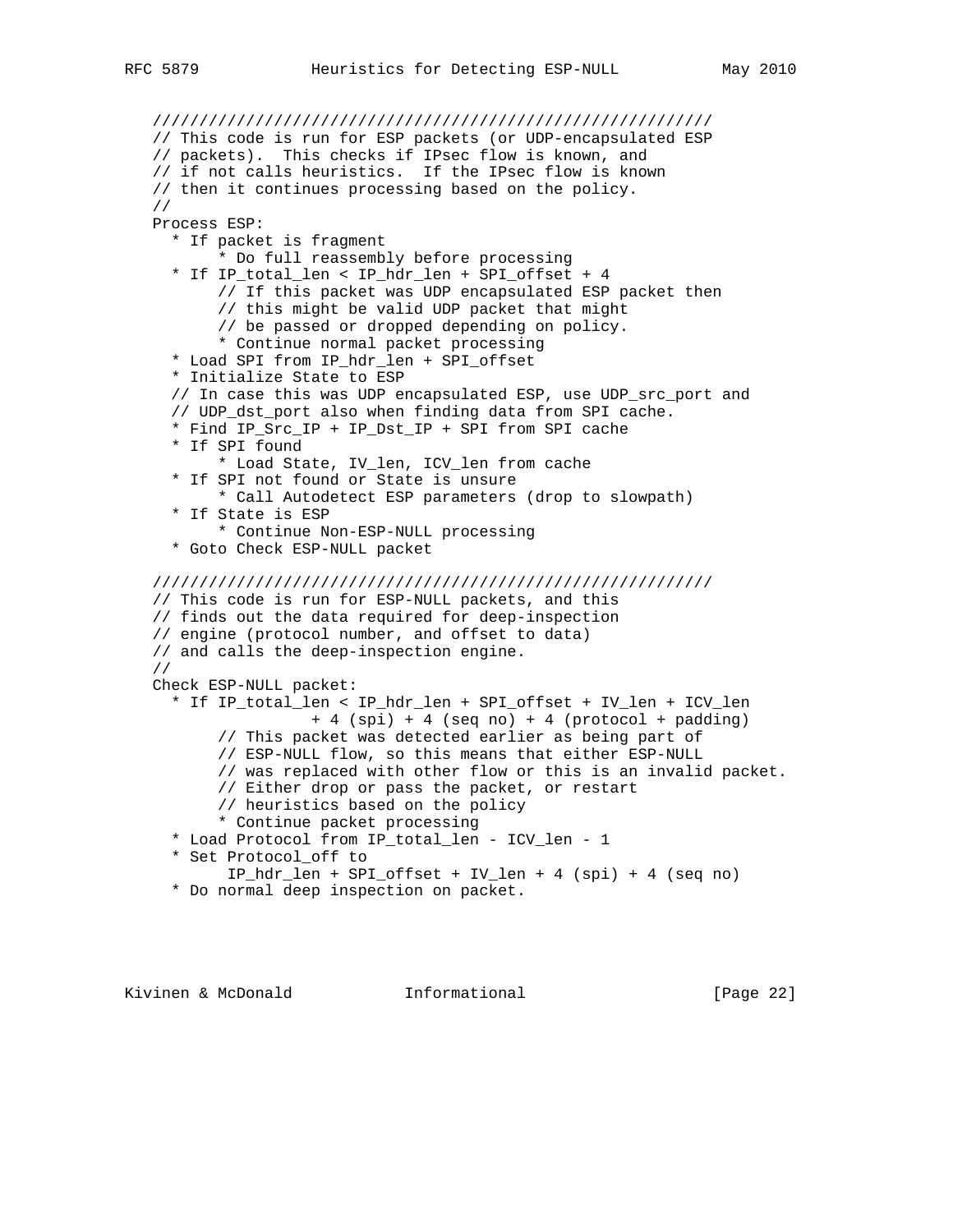# Figure 3

# A.2. Slowpath

 The following example pseudocode shows the actual heuristics part of the packet processing engine. This part is usually implemented in software.

 //////////////////////////////////////////////////////////// // This pseudocode uses following variables: // // SPI\_offset, IV\_len, ICV\_len, State, SPI, // IP\_total\_len, IP\_hdr\_len, IP\_Src\_IP, IP\_Dst\_IP // as defined in fastpath pseudocode. // // Stored\_Check\_Bits:Number of bits we have successfully // checked to contain acceptable values // in the actual payload data. This value // is stored/retrieved from SPI cache. // // Check\_Bits: Number of bits we have successfully // checked to contain acceptable values // in the actual payload data. This value // is updated during the packet<br>// verification. verification. // // Last\_Packet\_Data: Contains selected pieces from the // last packet. This is used to compare // certain fields of this packet to // same fields in previous packet. // // Packet\_Data: Selected pieces of this packet, same // fields as Last\_Packet\_Data, and this // is stored as new Last\_Packet\_Data to // SPI cache after this packet is processed. //<br>// Test\_ICV\_len: Temporary ICV length used during tests. // This is stored to ICV\_len when // padding checks for the packet succeed // and the packet didn't yet have unsure // status. //<br>// Test\_IV\_len: Temporary IV length used during tests. // // Pad\_len: Padding length from the ESP packet. //

Kivinen & McDonald Informational [Page 23]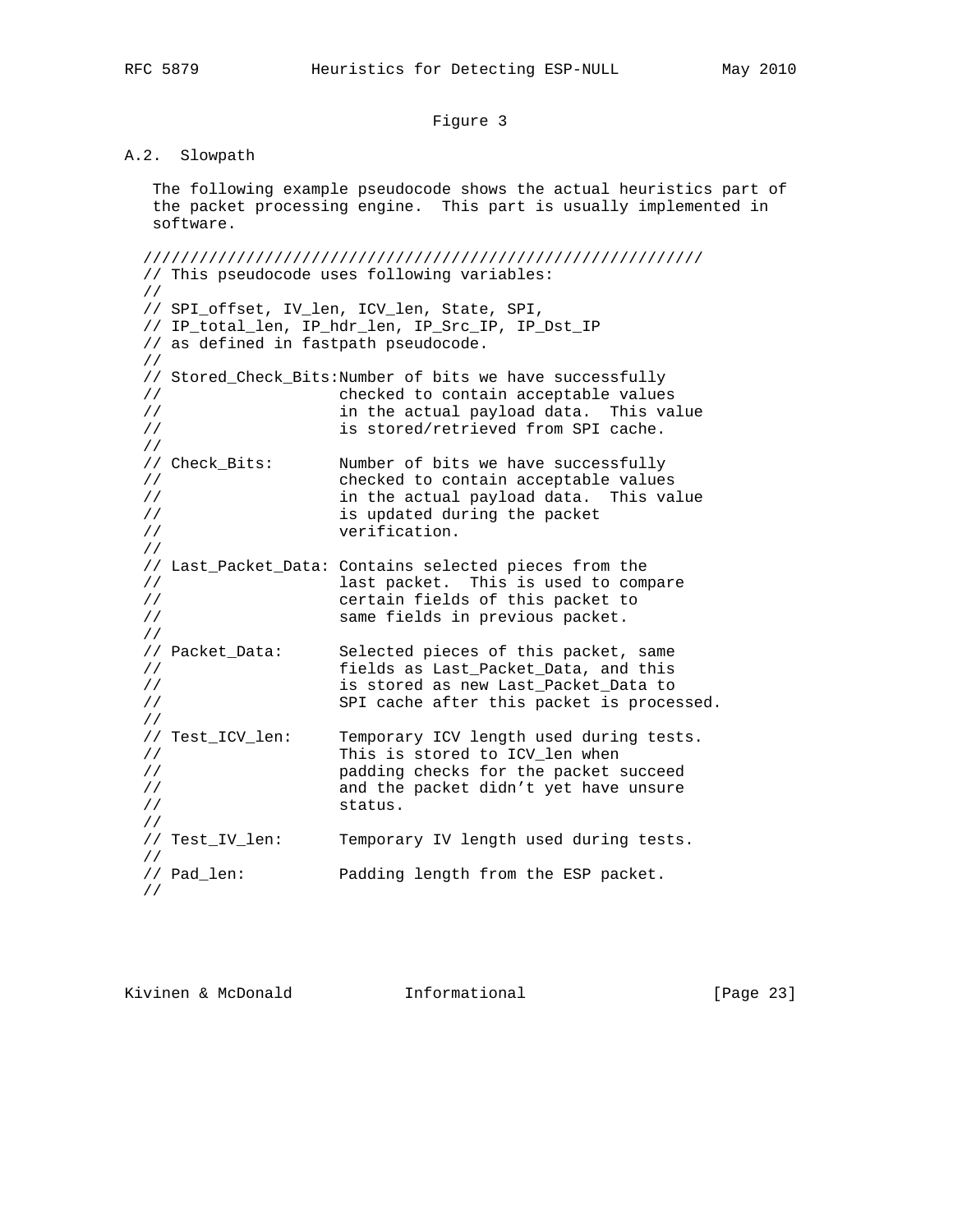// Protocol: Protocol number of the packet inside ESP // packet. //<br>// TCP.\*: Fields from TCP header (from inside ESP) // UDP.\*: Fields from UDP header (from inside ESP) //////////////////////////////////////////////////////////// // This code starts the actual heuristics. // During this the fastpath has already loaded // State, ICV\_len, and IV\_len in case they were // found from the SPI cache (i.e., in case the flow // had unsure status). // Autodetect ESP parameters: // First, we check if this is unsure flow, and // if so, we check next packet against the // already set IV/ICV\_len combination. \* If State is unsure \* Call Verify next packet \* If State is ESP-NULL \* Goto Store ESP-NULL SPI cache info \* If State is unsure \* Goto Verify unsure // If we failed the test, i.e., State // was changed to ESP, we check other // ICV/IV\_len values, i.e., fall through // ICV lengths are tested in order of ICV lengths, // from shortest to longest. \* Call Try standard algorithms \* If State is ESP-NULL \* Goto Store ESP-NULL SPI cache info \* Call Try 128bit algorithms \* If State is ESP-NULL \* Goto Store ESP-NULL SPI cache info \* Call Try 192bit algorithms \* If State is ESP-NULL \* Goto Store ESP-NULL SPI cache info \* Call Try 256bit algorithms \* If State is ESP-NULL \* Goto Store ESP-NULL SPI cache info // AUTH\_DES\_MAC and AUTH\_KPDK\_MD5 are left out from // this document. // If any of those test above set state to unsure // we mark IPsec flow as unsure. \* If State is unsure \* Goto Store unsure SPI cache info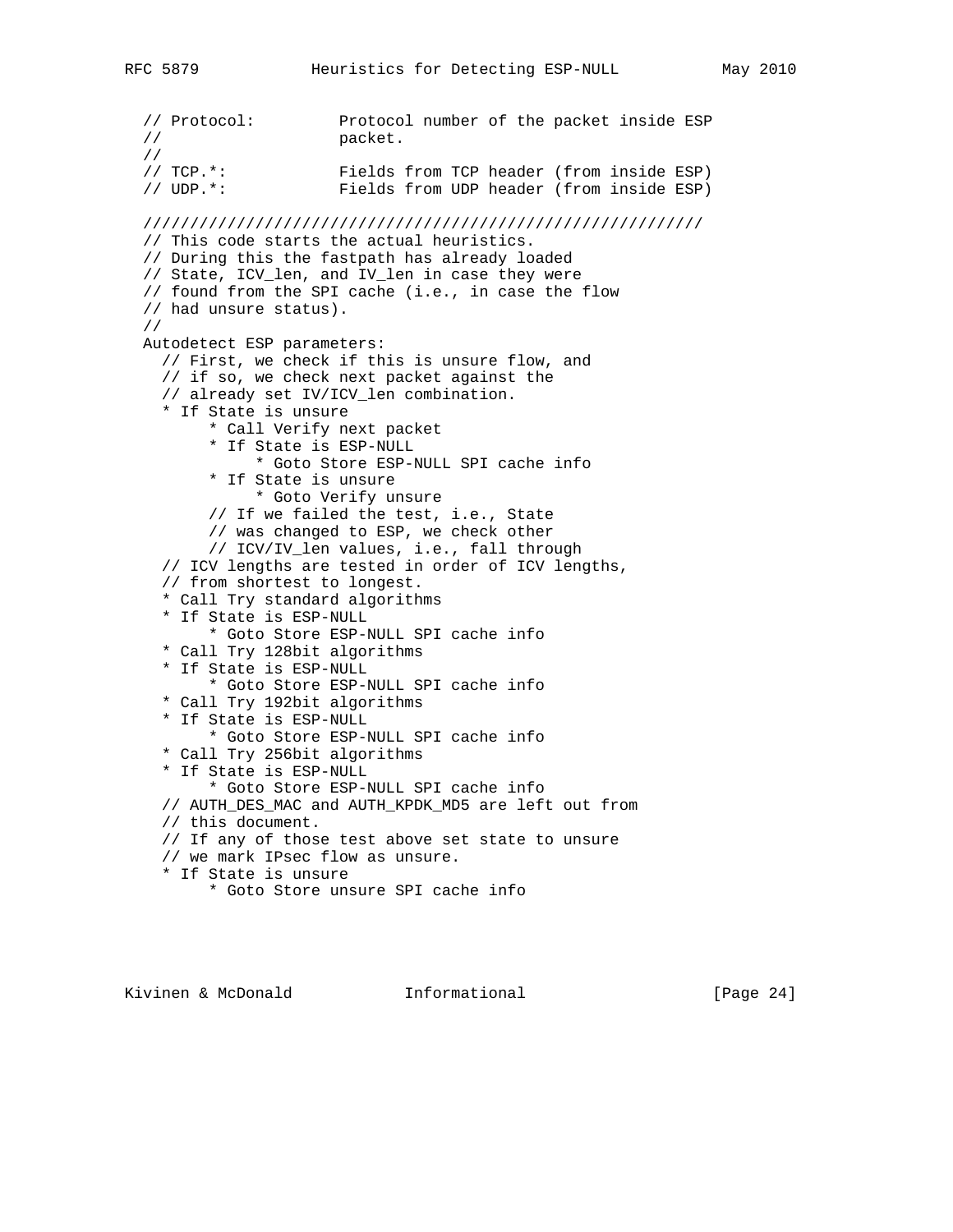// All of the test failed, meaning the packet cannot // be ESP-NULL packet, thus we mark IPsec flow as ESP \* Goto Store ESP SPI cache info //////////////////////////////////////////////////////////// // Store ESP-NULL status to the IPsec flow cache. // Store ESP-NULL SPI cache info: \* Store State, IV\_len, ICV\_len to SPI cache using IP\_Src\_IP + IP\_Dst\_IP + SPI as key \* Continue Check ESP-NULL packet //////////////////////////////////////////////////////////// // Store encrypted ESP status to the IPsec flow cache. // Store ESP SPI cache info: \* Store State, IV\_len, ICV\_len to SPI cache using IP\_Src\_IP + IP\_Dst\_IP + SPI as key \* Continue Check non-ESP-NULL packet //////////////////////////////////////////////////////////// // Store unsure flow status to IPsec flow cache. // Here we also store the Check\_Bits. // Store unsure SPI cache info: \* Store State, IV\_len, ICV\_len, Stored\_Check\_Bits to SPI cache using IP\_Src\_IP + IP\_Dst\_IP + SPI as key \* Continue Check unknown packet //////////////////////////////////////////////////////////// // Verify this packet against the previously selected // ICV\_len and IV\_len values. This will either // fail (and set state to ESP to mark we do not yet // know what type of flow this is) or will // increment Check\_Bits. // Verify next packet: // We already have IV\_len, ICV\_len, and State loaded \* Load Stored\_Check\_Bits, Last\_Packet\_Data from SPI Cache \* Set Test\_ICV\_len to ICV\_len, Test\_IV\_len to IV\_len \* Initialize Check\_Bits to 0 \* Call Verify padding \* If verify padding returned Failure // Initial guess was wrong, restart \* Set State to ESP \* Clear IV\_len, ICV\_len, State, Stored\_Check\_Bits, Last\_Packet\_Data from SPI Cache

Kivinen & McDonald Informational [Page 25]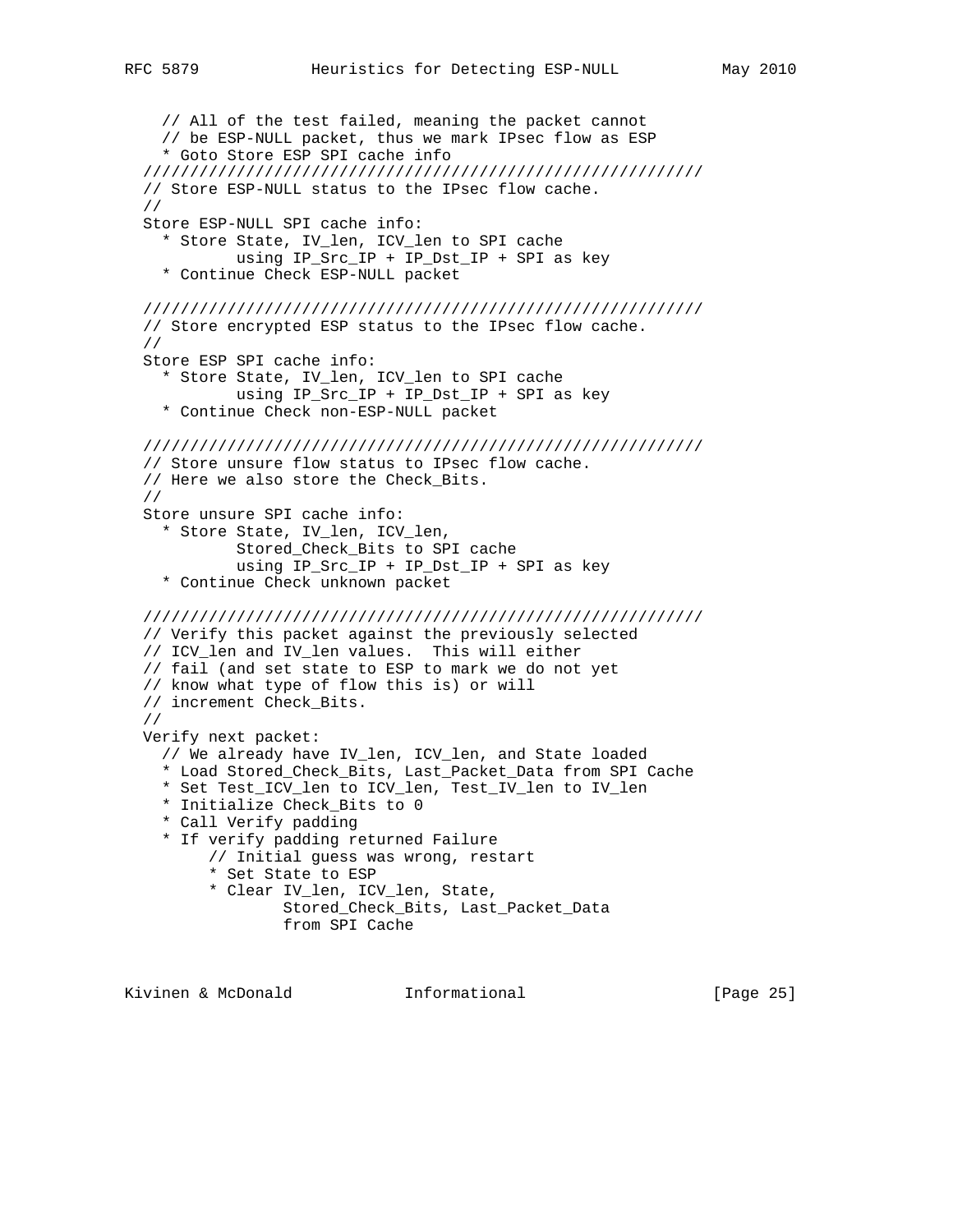```
 * Return
   // Ok, padding check succeeded again
   * Call Verify packet
   * If verify packet returned Failure
        // Guess was wrong, restart
        * Set State to ESP
        * Clear IV_len, ICV_len, State,
                Stored_Check_Bits, Last_Packet_Data
                from SPI Cache
        * Return
   // It succeeded and updated Check_Bits and Last_Packet_Data store
   // them to SPI cache.
   * Increment Stored_Check_Bits by Check_Bits
   * Store Stored_Check_Bits to SPI Cache
   * Store Packet_Data as Last_Packet_Data to SPI cache
   * Return
 ////////////////////////////////////////////////////////////
 // This will check if we have already seen enough bits
 // acceptable from the payload data, so we can decide
 // that this IPsec flow is ESP-NULL flow.
 //
 Verify unsure:
   // Check if we have enough check bits.
   * If Stored_Check_Bits > configured limit
        // We have checked enough bits, return ESP-NULL
        * Set State ESP-NULL
        * Goto Store ESP-NULL SPI cache info
   // Not yet enough bits, continue
   * Continue Check unknown packet
 ////////////////////////////////////////////////////////////
 // Check for standard 96-bit algorithms.
 //
 Try standard algorithms:
  // AUTH_HMAC_MD5_96, AUTH_HMAC_SHA1_96, AUTH_AES_XCBC_96,
   // AUTH_AES_CMAC_96
   * Set Test_ICV_len to 12, Test_IV_len to 0
   * Goto Check packet
 ////////////////////////////////////////////////////////////
 // Check for 128-bit algorithms, this is only one that
 // can have IV, so we need to check different IV_len values
 // here too.
 //
 Try 128bit algorithms:
   // AUTH_HMAC_SHA2_256_128, ENCR_NULL_AUTH_AES_GMAC
   * Set Test_ICV_len to 16, Test_IV_len to 0
```
Kivinen & McDonald **Informational** [Page 26]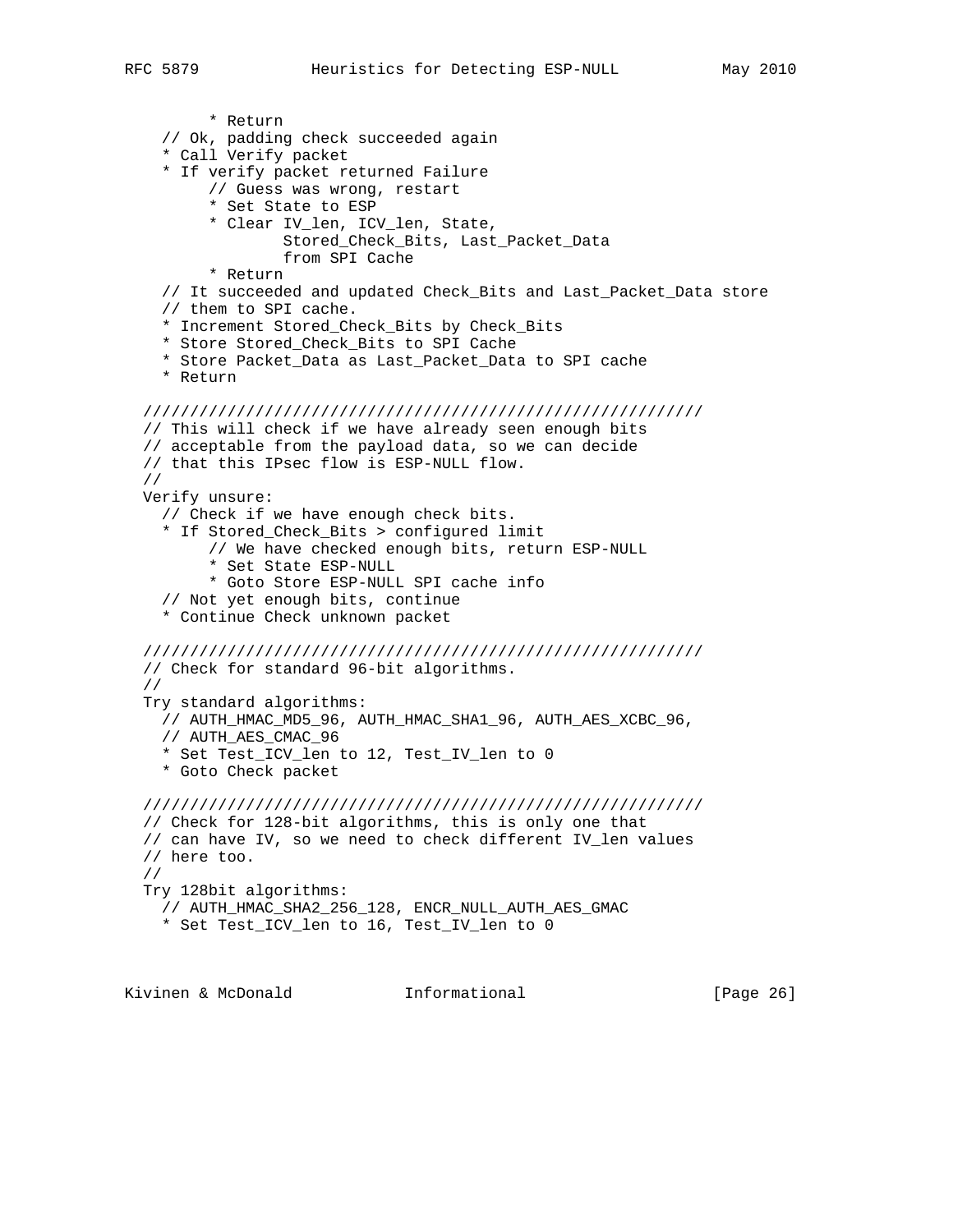+ 4 (spi) + 4 (seq no) + 4 (protocol + padding)

 \* If IP\_total\_len < IP\_hdr\_len + SPI\_offset + Test\_IV\_len + Test\_ICV\_len

```
 * Return
   * Call Verify padding
   * If verify padding returned Failure
        * Return
   * Initialize Check_Bits to 0
   * Call Verify packet
   * If verify packet returned Failure
        * Goto Try GMAC
   // Ok, packet seemed ok, but go now and check if we have enough
   // data bits so we can assume it is ESP-NULL
   * Goto Check if done for unsure
 ////////////////////////////////////////////////////////////
 // Check for GMAC MACs, i.e., MACs that have an 8-byte IV.
 //
 Try GMAC:
  // ENCR_NULL_AUTH_AES_GMAC
   * Set Test_IV_len to 8
   * If IP_total_len < IP_hdr_len + SPI_offset
        + Test_IV_len + Test_ICV_len
        + 4 (spi) + 4 (seq no) + 4 (protocol + padding)
        * Return
   * Initialize Check_Bits to 0
   * Call Verify packet
   * If verify packet returned Failure
        // Guess was wrong, continue
        * Return
   // Ok, packet seemed ok, but go now and check if we have enough
   // data bits so we can assume it is ESP-NULL
   * Goto Check if done for unsure
 ////////////////////////////////////////////////////////////
 // Check for 192-bit algorithms.
 //
 Try 192bit algorithms:
  // AUTH_HMAC_SHA2_384_192
   * Set Test_ICV_len to 24, Test_IV_len to 0
   * Goto Check packet
 ////////////////////////////////////////////////////////////
 // Check for 256-bit algorithms.
 //
 Try 256bit algorithms:
   // AUTH_HMAC_SHA2_512_256
   * Set Test_ICV_len to 32, Test_IV_len to 0
```
Kivinen & McDonald Informational [Page 27]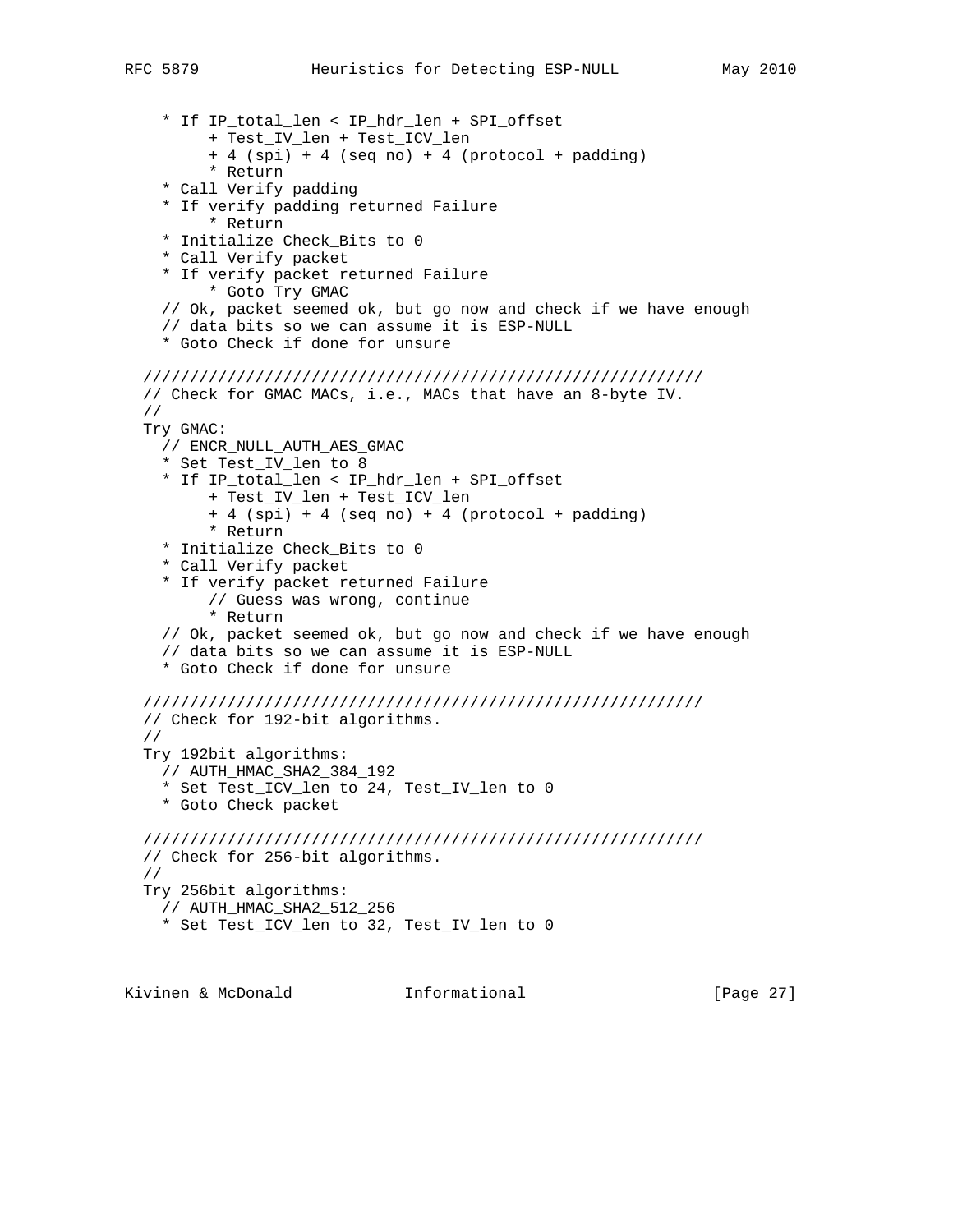\* Goto Check packet

```
 ////////////////////////////////////////////////////////////
 // This actually does the checking for the packet, by
 // first verifying the length, and then self describing
 // padding, and if that succeeds, then checks the actual
 // payload content.
 //
 Check packet:
  * If IP total len < IP hdr len + SPI offset
        + Test_IV_len + Test_ICV_len
        + 4 (spi) + 4 (seq no) + 4 (protocol + padding)
        * Return
   * Call Verify padding
   * If verify padding returned Failure
        * Return
   * Initialize Check_Bits to 0
   * Call Verify packet
   * If verify packet returned Failure
        // Guess was wrong, continue
        * Return
   // Ok, packet seemed ok, but go now and check if we have enough
   // data bits so we can assume it is ESP-NULL
   * Goto Check if done for unsure
 ////////////////////////////////////////////////////////////
 // This code checks if we have seen enough acceptable
 // values in the payload data, so we can decide that this
 // IPsec flow is ESP-NULL flow.
 //
 Check if done for unsure:
   * If Stored_Check_Bits > configured limit
        // We have checked enough bits, return ESP-NULL
        * Set State ESP-NULL
        * Set IV_len to Test_IV_len, ICV_len to Test_ICV_len
        * Clear Stored_Check_Bits, Last_Packet_Data from SPI Cache
        * Return
   // Not yet enough bits, check if this is first unsure, if so
   // store information. In case there are multiple
   // tests succeeding, we always assume the first one
   // (the one using shortest MAC) is the one we want to
   // check in the future.
   * If State is not unsure
        * Set State unsure
```
Kivinen & McDonald **Informational** [Page 28]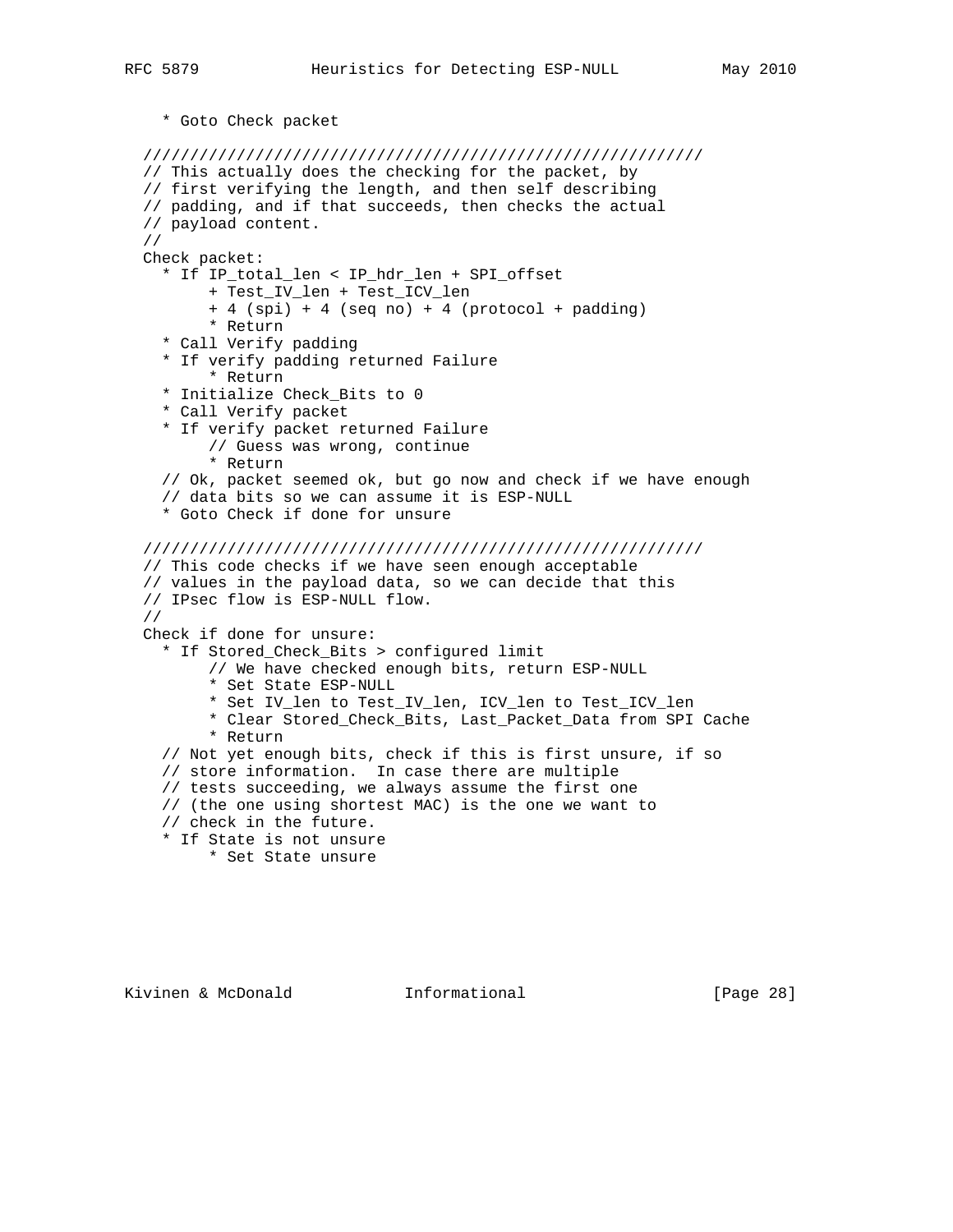// These values will be stored to SPI cache if // the final state will be unsure \* Set IV\_len to Test\_IV\_len, ICV\_len to Test\_ICV\_len \* Set Stored\_Check\_Bits as Check\_Bits \* Return //////////////////////////////////////////////////////////// // Verify self describing padding // Verify padding: \* Load Pad\_len from IP\_total\_len - Test\_ICV\_len - 2 \* Verify padding bytes at IP\_total\_len - Test\_ICV\_len - 1 - Pad\_len .. IP\_total\_len - Test\_ICV\_len - 2 are 1, 2, ..., Pad\_len \* If Verify of padding bytes succeeded \* Return Success \* Return Failure //////////////////////////////////////////////////////////// // This will verify the actual protocol content inside ESP // packet. // Verify packet: // We need to first check things that cannot be set, i.e., if any of // those are incorrect, then we return Failure. For any / fields that might be correct, we increment the Check\_Bits // for a suitable amount of bits. If all checks pass, then // we just return Success, and the upper layer will then // later check if we have enough bits checked already. \* Load Protocol From IP\_total\_len - Test\_ICV\_len - 1 \* If Protocol TCP \* Goto Verify TCP \* If Protocol UDP \* Goto Verify UDP // Other protocols can be added here as needed, most likely same // protocols as deep inspection does. // Tunnel mode checks (protocol 4 for IPv4 and protocol 41 for // IPv6) is also left out from here to make the document shorter. \* Return Failure //////////////////////////////////////////////////////////// // Verify TCP protocol headers // Verify TCP: // First we check things that must be set correctly. \* If TCP.Data\_Offset field < 5 // TCP head length too small

Kivinen & McDonald Informational [Page 29]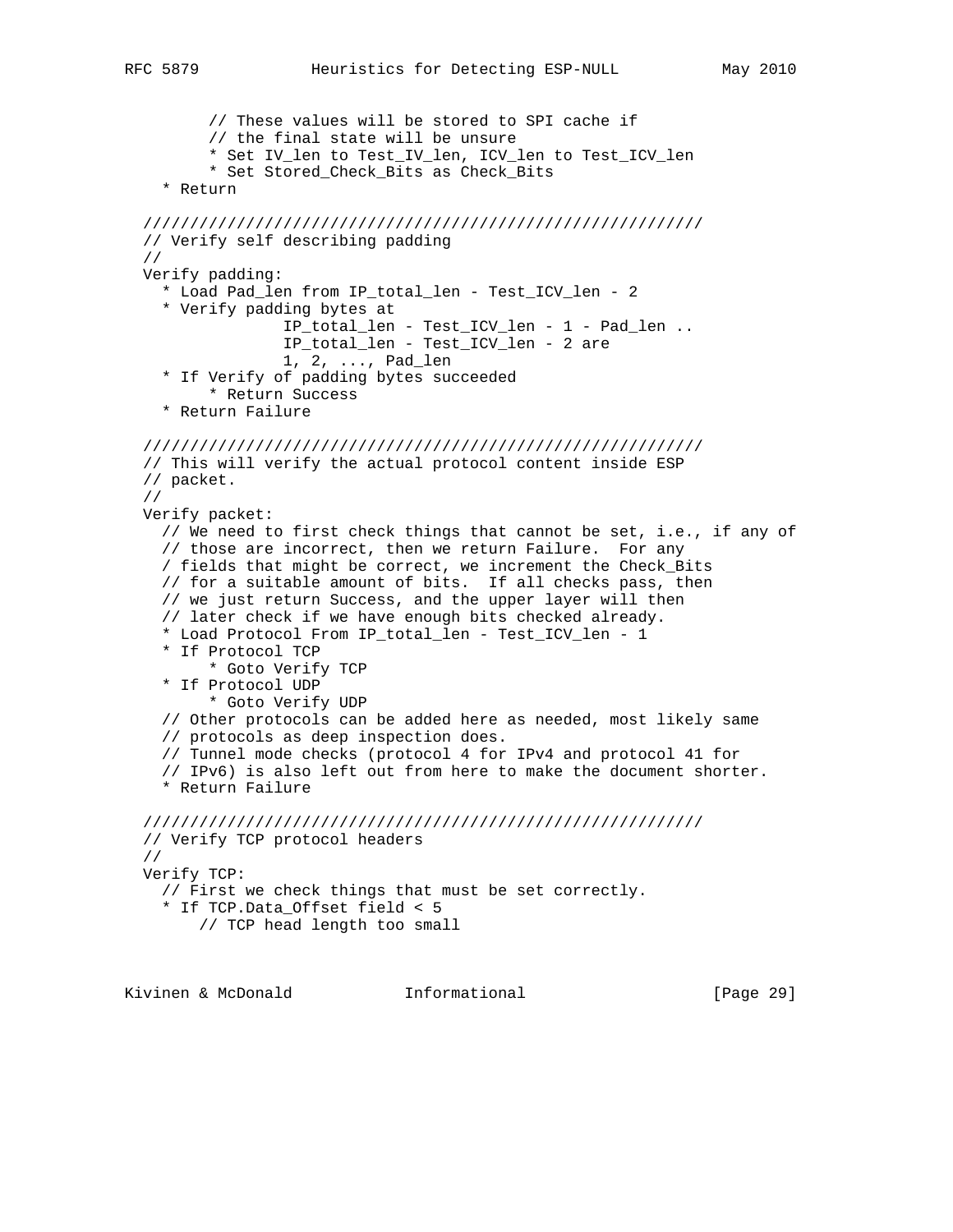\* Return Failure // After that, we start to check things that do not // have one definitive value, but can have multiple possible // valid values. \* If TCP.ACK bit is not set, then check that TCP.Acknowledgment\_number field contains 0 // If the ACK bit is not set, then the acknowledgment // field usually contains 0, but I do not think // RFCs mandate it being zero, so we cannot make // this a failure if it is not so. \* Increment Check\_Bits by 32 \* If TCP.URG bit is not set, then check that TCP. Urgent Pointer field contains 0 // If the URG bit is not set, then urgent pointer // field usually contains 0, but I do not think // RFCs mandate it being zero, so we cannot make // this failure if it is not so. \* Increment Check\_Bits by 16 \* If TCP.Data\_Offset field == 5 \* Increment Check\_Bits by 4 \* If TCP.Data\_Offset field > 5 \* If TCP options format is valid and it is padded correctly \* Increment Check\_Bits accordingly \* If TCP options format was garbage \* Return Failure \* If TCP.checksum is correct // This might be wrong because packet passed NAT, so // we cannot make this failure case. \* Increment Check\_Bits by 16 // We can also do normal deeper TCP inspection here, i.e., // check that the SYN/ACK/FIN/RST bits are correct and state // matches the state of existing flow if this is packet // to existing flow, etc. // If there is anything clearly wrong in the packet (i.e., // some data is set to something that it cannot be), then // this can return Failure; otherwise, it should just // increment Check\_Bits matching the number of bits checked. // // We can also check things here compared to the last packet \* If Last\_Packet\_Data.TCP.source port = Packet\_Data.TCP.source\_port and Last\_Packet\_Data.TCP.destination port = Packet\_Data.TCP.destination port \* Increment Check\_Bits by 32 \* If Last\_Packet\_Data.TCP.Acknowledgement\_number = Packet\_Data.TCP.Acknowledgement\_number \* Increment Check\_Bits by 32 \* If Last\_Packet\_Data.TCP.sequence\_number =

Kivinen & McDonald **Informational Informational** [Page 30]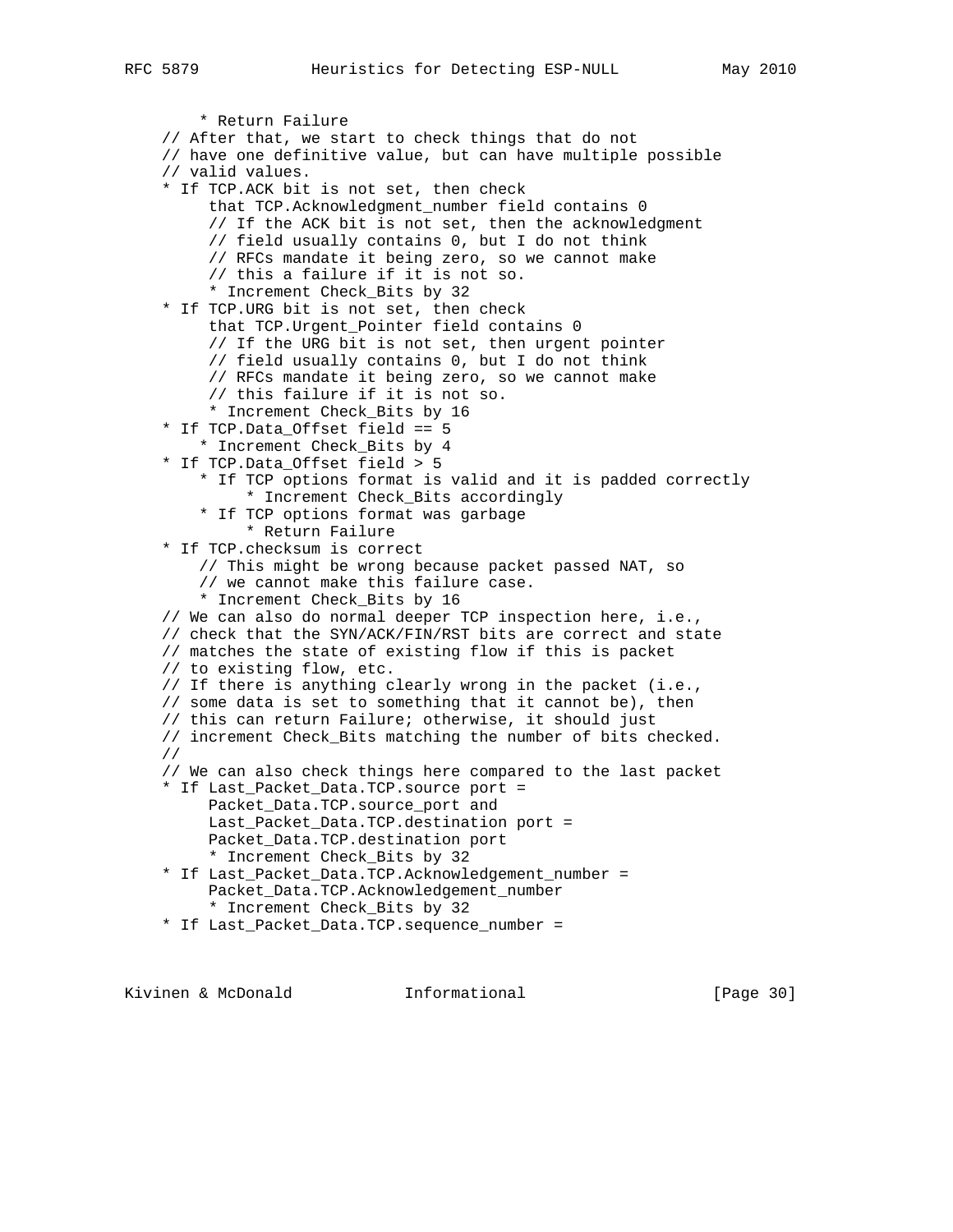```
 Packet_Data.TCP.sequence_number
          * Increment Check_Bits by 32
     // We can do other similar checks here
     * Return Success
  ////////////////////////////////////////////////////////////
  // Verify UDP protocol headers
  //
  Verify UDP:
    // First we check things that must be set correctly.
     * If UDP.UDP_length > IP_total_len - IP_hdr_len - SPI_offset
         - Test_IV_len - Test_ICV_len - 4 (spi)
         - 4 (seq no) - 1 (protocol)
         - Pad_len - 1 (Pad_len)
         * Return Failure
     * If UDP.UDP_length < 8
         * Return Failure
     // After that, we start to check things that do not
     // have one definitive value, but can have multiple possible
     // valid values.
     * If UDP.UDP_checksum is correct
         // This might be wrong because packet passed NAT, so
         // we cannot make this failure case.
         * Increment Check_Bits by 16
     * If UDP.UDP_length = IP_total_len - IP_hdr_len - SPI_offset
 - Test_IV_len - Test_ICV_len - 4 (spi)
 - 4 (seq no) - 1 (protocol)
          - Pad_len - 1 (Pad_len)
         // If there is no TFC padding then UDP_length
         // will be matching the full packet length
          * Increment Check_Bits by 16
     // We can also do normal deeper UDP inspection here.
     // If there is anything clearly wrong in the packet (i.e.,
    // some data is set to something that it cannot be), then
    // this can return Failure; otherwise, it should just
    // increment Check_Bits matching the number of bits checked.
    //
    // We can also check things here compared to the last packet
     * If Last_Packet_Data.UDP.source_port =
        Packet Data.UDP.source port and
         Last_Packet_Data.destination_port =
         Packet_Data.UDP.destination_port
         * Increment Check_Bits by 32
     * Return Success
```
Figure 4

Kivinen & McDonald Informational [Page 31]